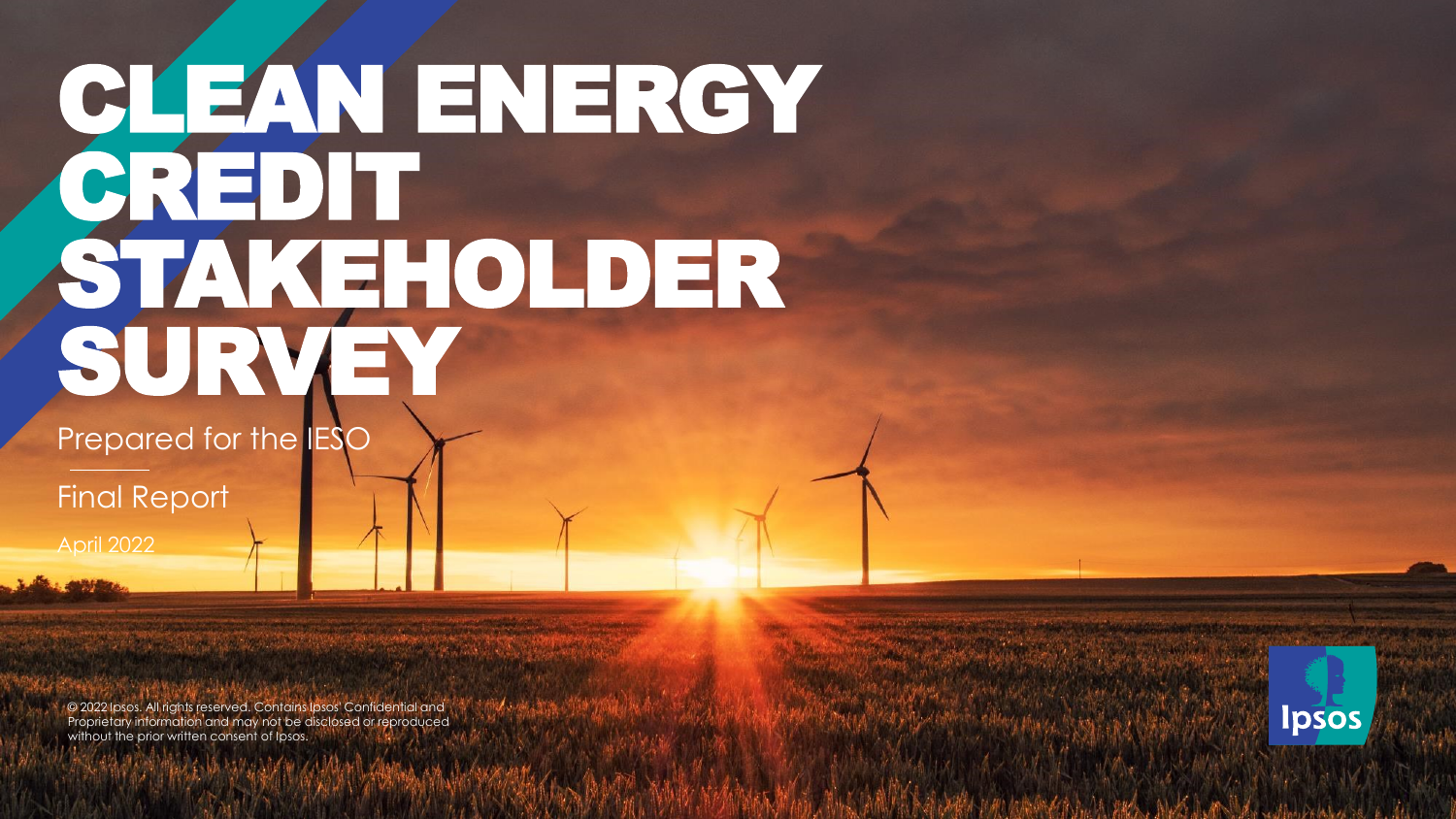### **Table of Contents**

03

### Objectives & Methodology

22

### Attitudes Towards Clean Energy Credits

05 **Executive Summary** 

![](_page_1_Picture_6.jpeg)

Clean Energy & GHG Targets

![](_page_1_Picture_8.jpeg)

### Firmographics

![](_page_1_Picture_10.jpeg)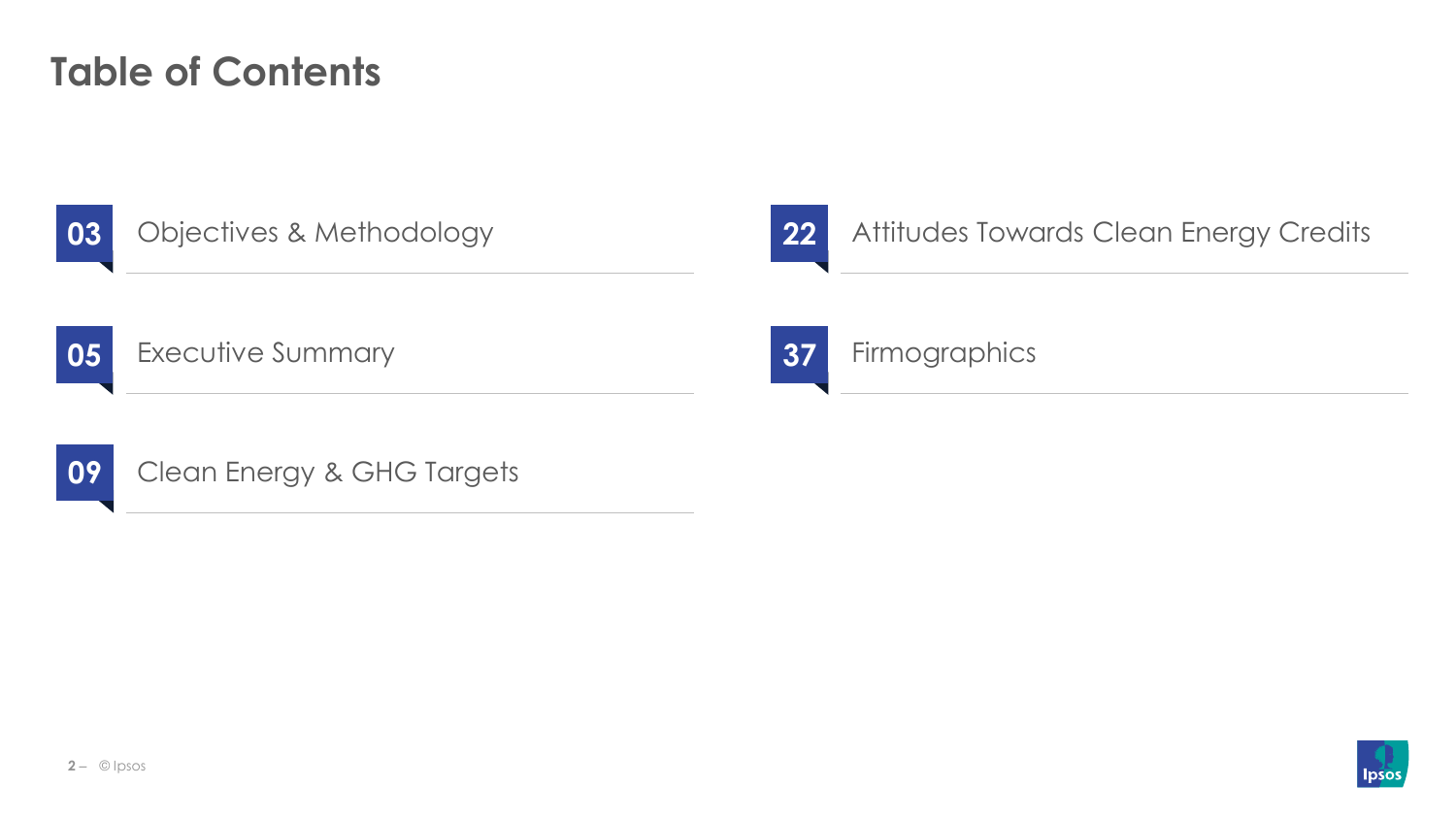# OBJECTIVES &<br>METHODLOGY

![](_page_2_Picture_1.jpeg)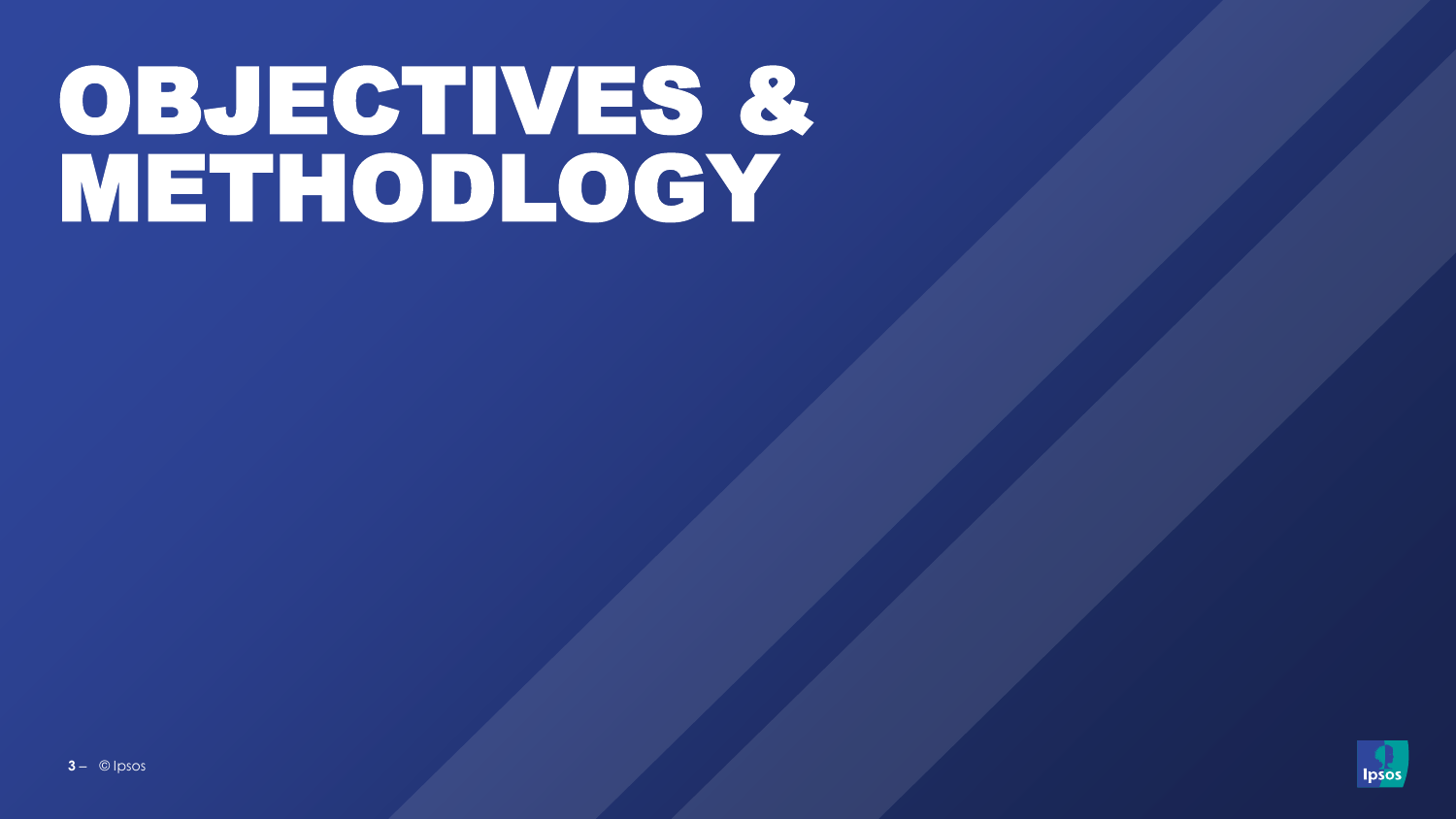### **Objectives & Methodology**

![](_page_3_Picture_1.jpeg)

#### **OBJECTIVES**

The IESO has been asked by the Ministry of Energy to evaluate options for the development, operation, and management of a registry to support the creation and/or recognition, trading and valuation, and the retirement of clean energy credits (CECs) within Ontario.

Engagement with stakeholders is integral to this process. As such, the IESO commissioned Ipsos to field a survey of stakeholders to better understand what their clean energy goals are and how clean energy credits can support these goals.

![](_page_3_Picture_5.jpeg)

### **METHODOLOGY**

An online survey targeted at large energy customers in Ontario was conducted by Ipsos.

A total of 34 stakeholders completed the survey of the 381 invited to participate. This represents a response rate of 9%. However, multiple contacts were provided per organization in many instances and of the 381 stakeholders invited to participate, 121 unique organizations were represented which corresponds to a response rate of 28%.

The list of large energy customers was provided by the IESO.

Fieldwork was conducted between March 3 and 25, 2022.

![](_page_3_Picture_11.jpeg)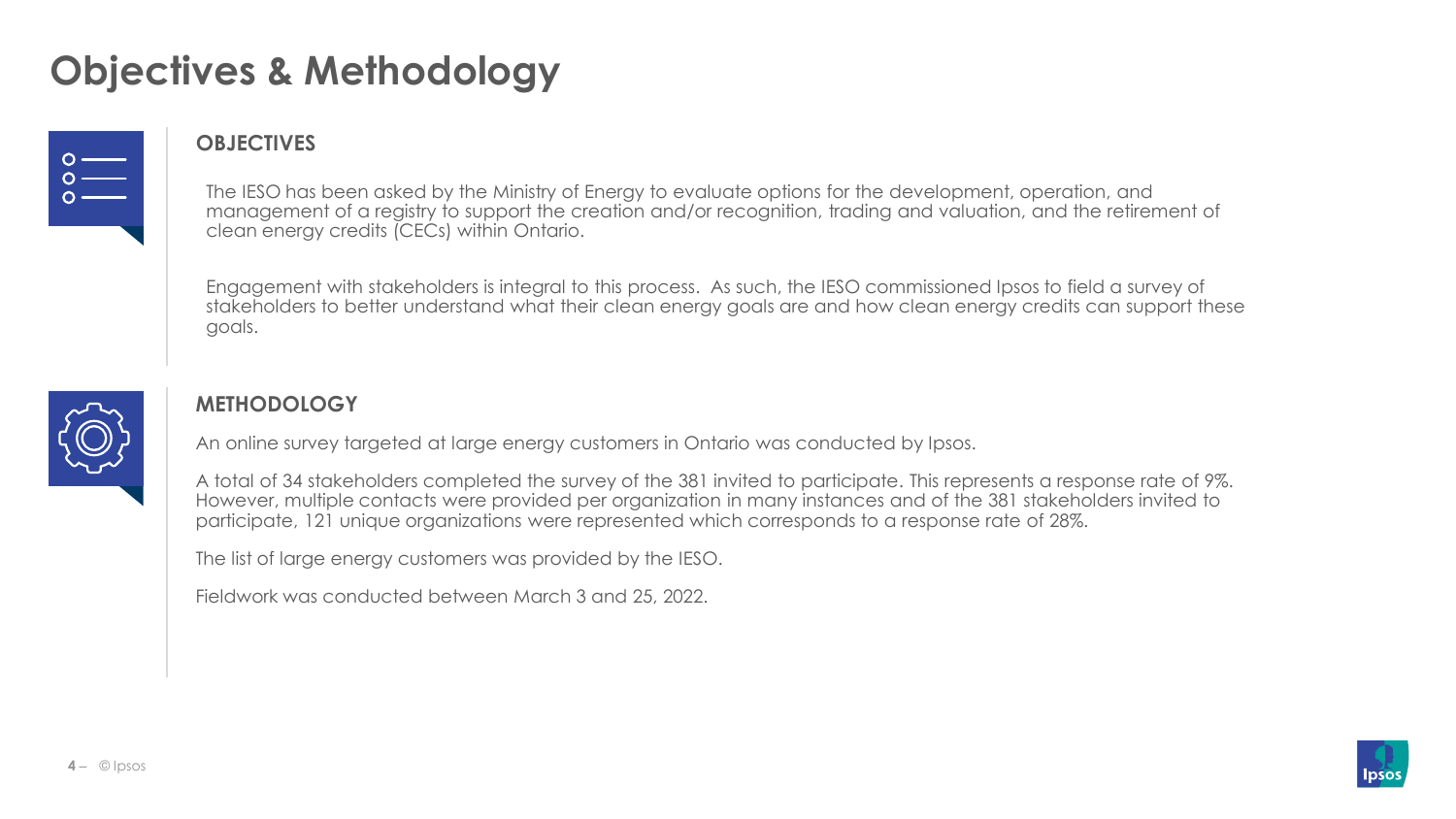# **EXECUTIVE<br>SUMMARY**

![](_page_4_Picture_1.jpeg)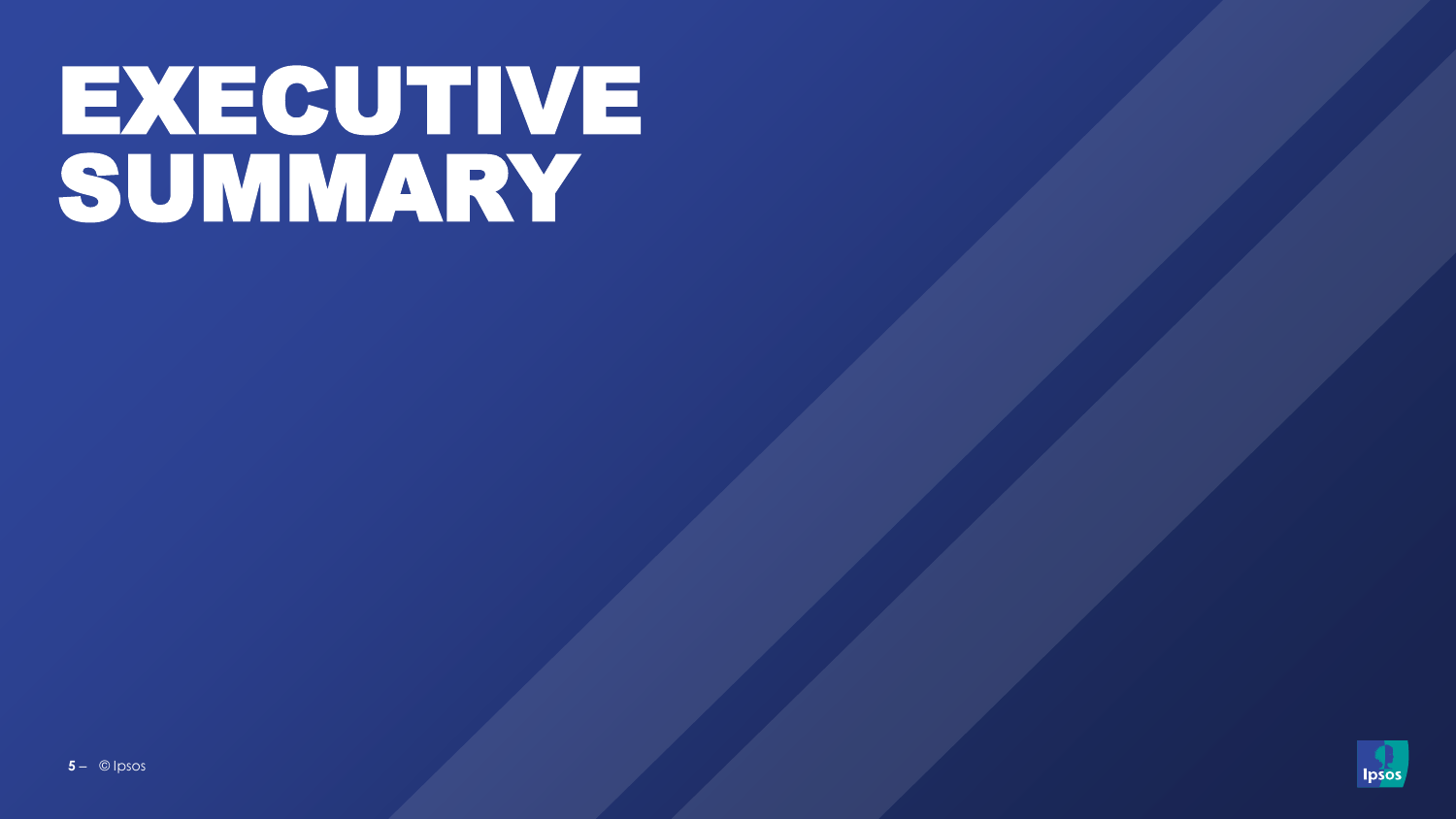## **Executive Summary (1/2)**

![](_page_5_Picture_1.jpeg)

**Clean/renewable electricity targets**: The vast majority of organizations surveyed have implemented or plan to implement targets for clean/ renewable electricity and nearly half report a long-term target of 100% clean/renewable electricity.

**GHG reduction targets:** The vast majority of organizations surveyed have implemented or plan to implement targets for Scope 2 greenhouse gas emissions (GHG) reductions and over half report a long-term target of 100% GHG emissions reductions.

**Key customer priorities:** Keeping costs reasonable ranks as the most important priority (35% rank 1st), followed by additionality (32%) and having a range of different types of credit options (18%).

**Interest in different fuel types:** Half expressed interest (ranking of 8-10 on 10-pt scale) in investing in solar (50%) through CECs, followed closely by hydroelectric (47%). Fewer expressed interest in wind (35%), bioenergy (32%) or nuclear (24%) while nearly half (47%) expressed interest in using energy fed into the grid from storage technologies.

**Minimum clean supply mix:** Just under half of respondents (44%) feel CEC sales should be capped to ensure Ontario's supply mix has a defined level of cleanliness for all customers.

**How province should invest any CEC revenues:** The majority (59%) think it is very important that the money generated through CECs be spent on new incremental clean generation for the province.

![](_page_5_Picture_8.jpeg)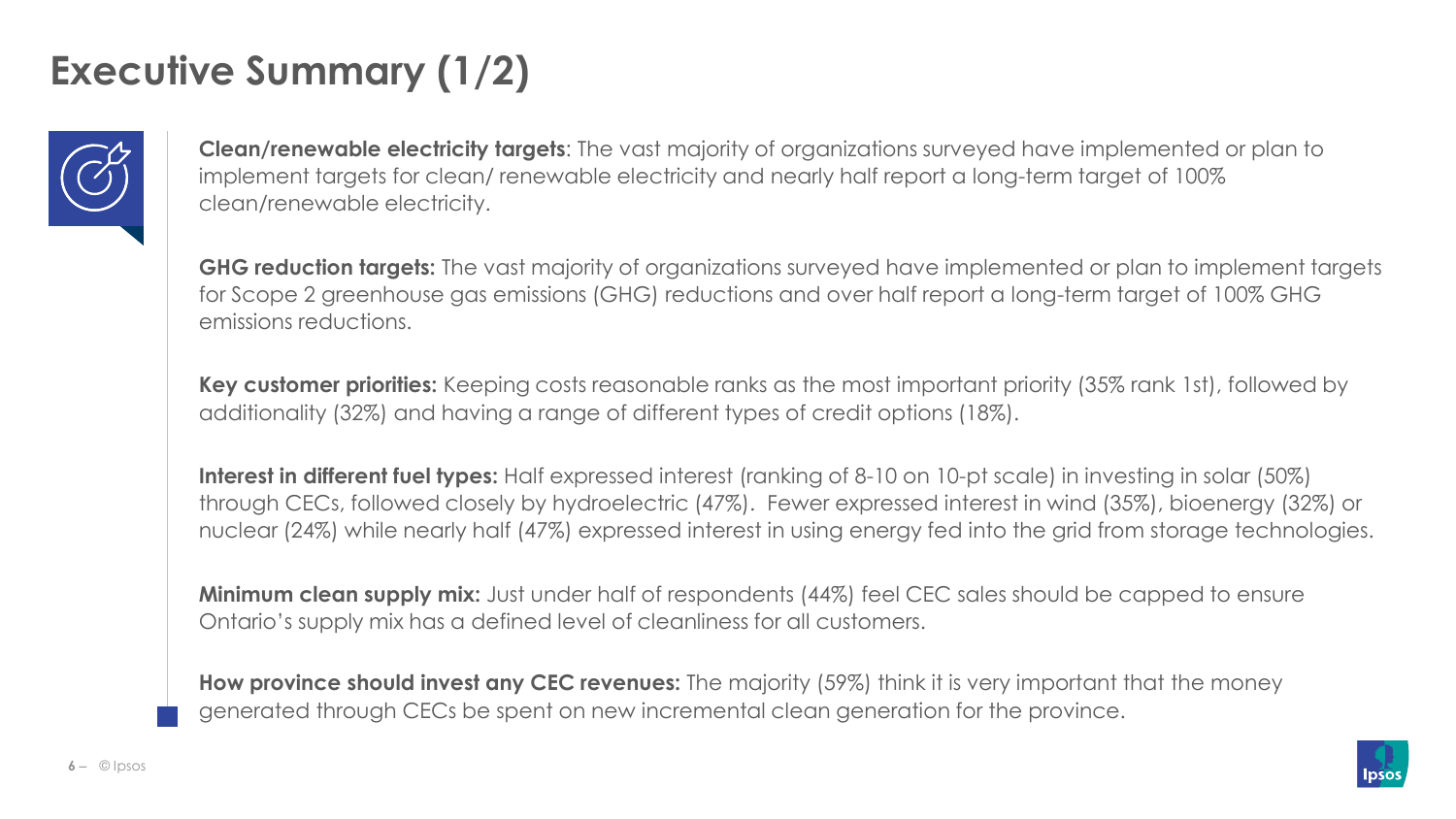### **Executive Summary (2/2)**

![](_page_6_Picture_1.jpeg)

**Clean Energy Options:** Respondents expressed high interest (8-10 on 10-pt scale) in the following clean energy options:

- 1. Self-generation\* (47% with high interest)
- 2. Unbundled CECs (35%)
- 3. Power Purchase Agreements (35%)
- 4. Green pricing programs (29%)

**Preferred Clean Energy Option:** When asked to choose only one type of credit, respondents selected:

- 1. Self-generation (29%)
- 2. Power Purchase Agreements (24%)
- 3. Unbundled CECs (18%)
- 4. Green pricing programs (9%)
- 5. Don't know enough/no opinion: (21%)

**Tracking Clean Energy Consumption:** Amongst respondents who track the portion of their electricity demand supplied by clean energy generation, IESO data is the most common method for determining clean energy usage.

**General:** Opinions are mixed towards preferred vintage, timeframe to match with consumption, certification standards, and the furthest location they are willing to purchase due to more limited knowledge.

![](_page_6_Picture_15.jpeg)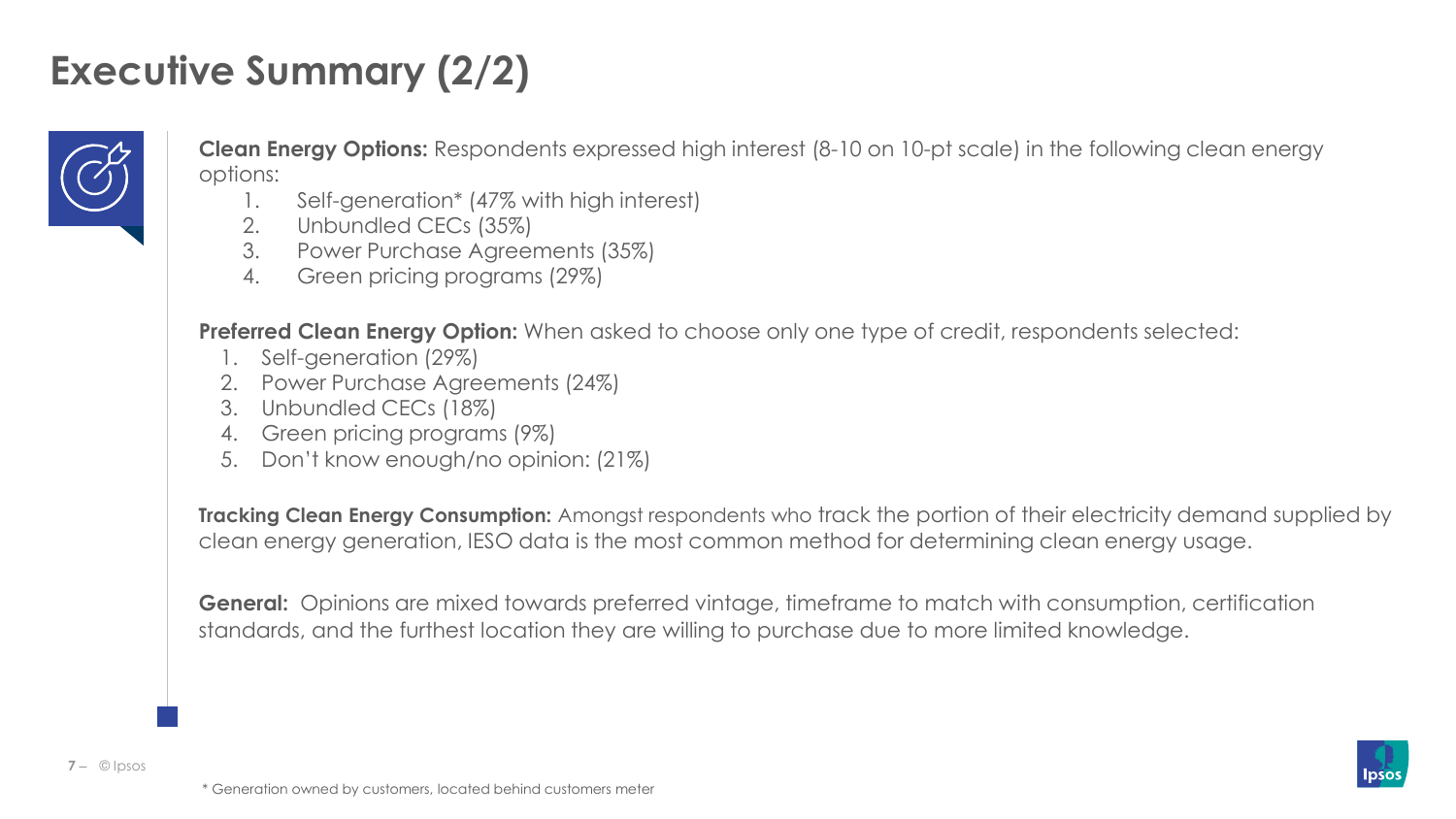# PETAILED

![](_page_7_Picture_1.jpeg)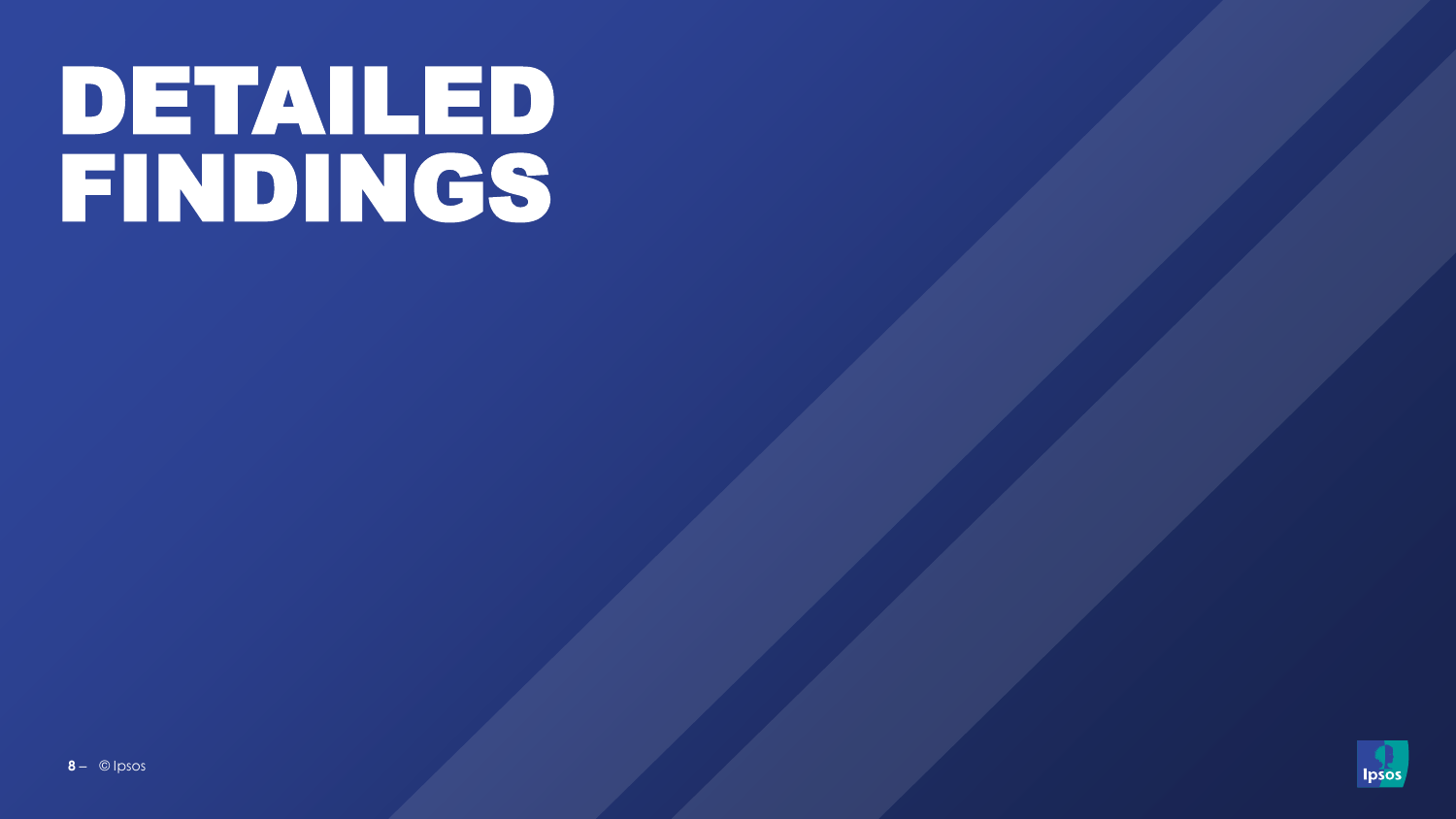# CLEAN ENERGY<br>& GHG TARGETS

![](_page_8_Picture_1.jpeg)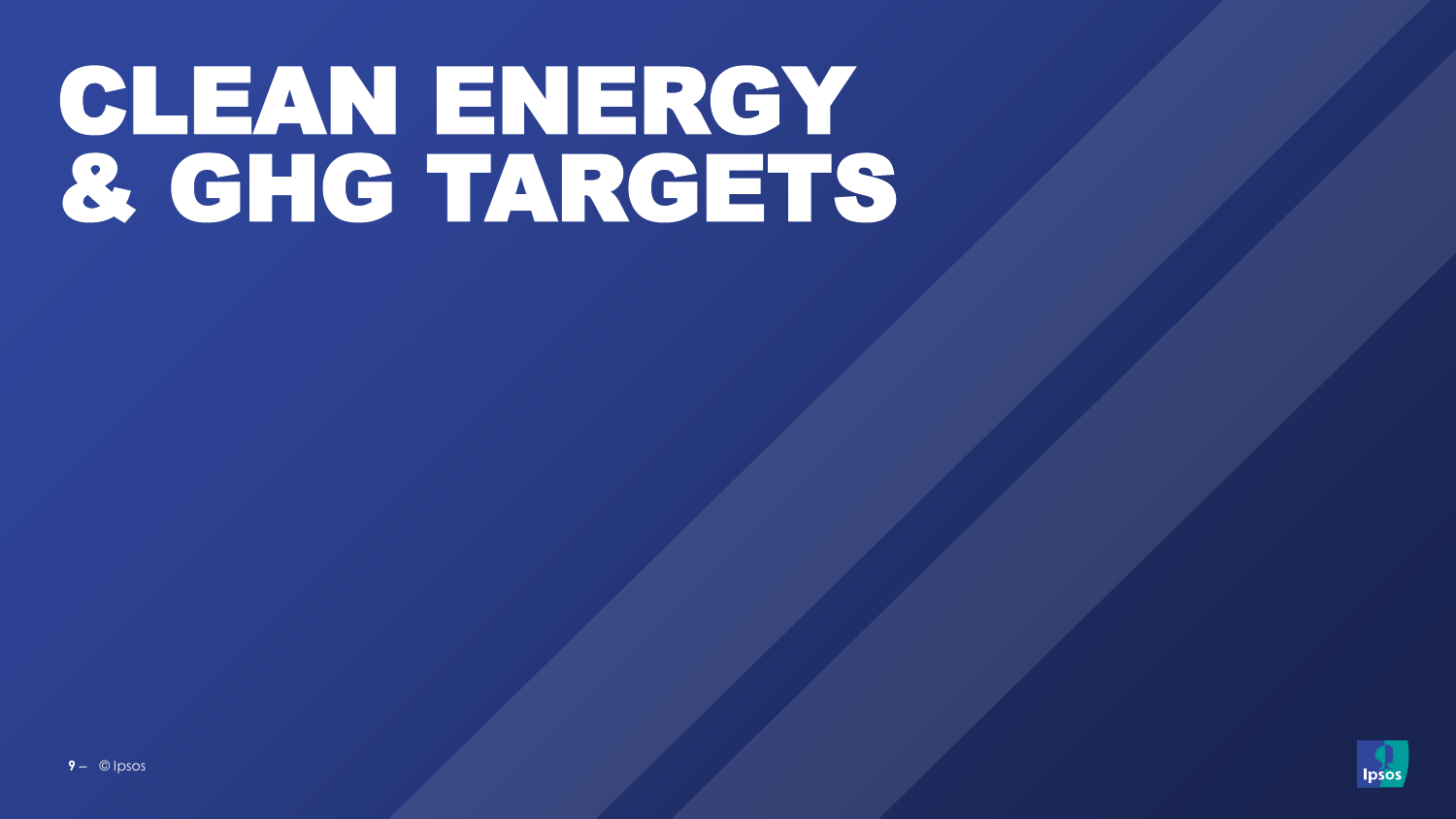# **Clean / Renewable Electricity Targets**

• At more than eight in ten (85%), the vast majority of organizations surveyed have implemented (32%) or plan to implement (53%) clean/renewable electricity targets.

![](_page_9_Figure_2.jpeg)

Base: All respondents (n=34) Q1. Has your organization implemented or set out plans to implement clean/ renewable electricity targets?

![](_page_9_Picture_4.jpeg)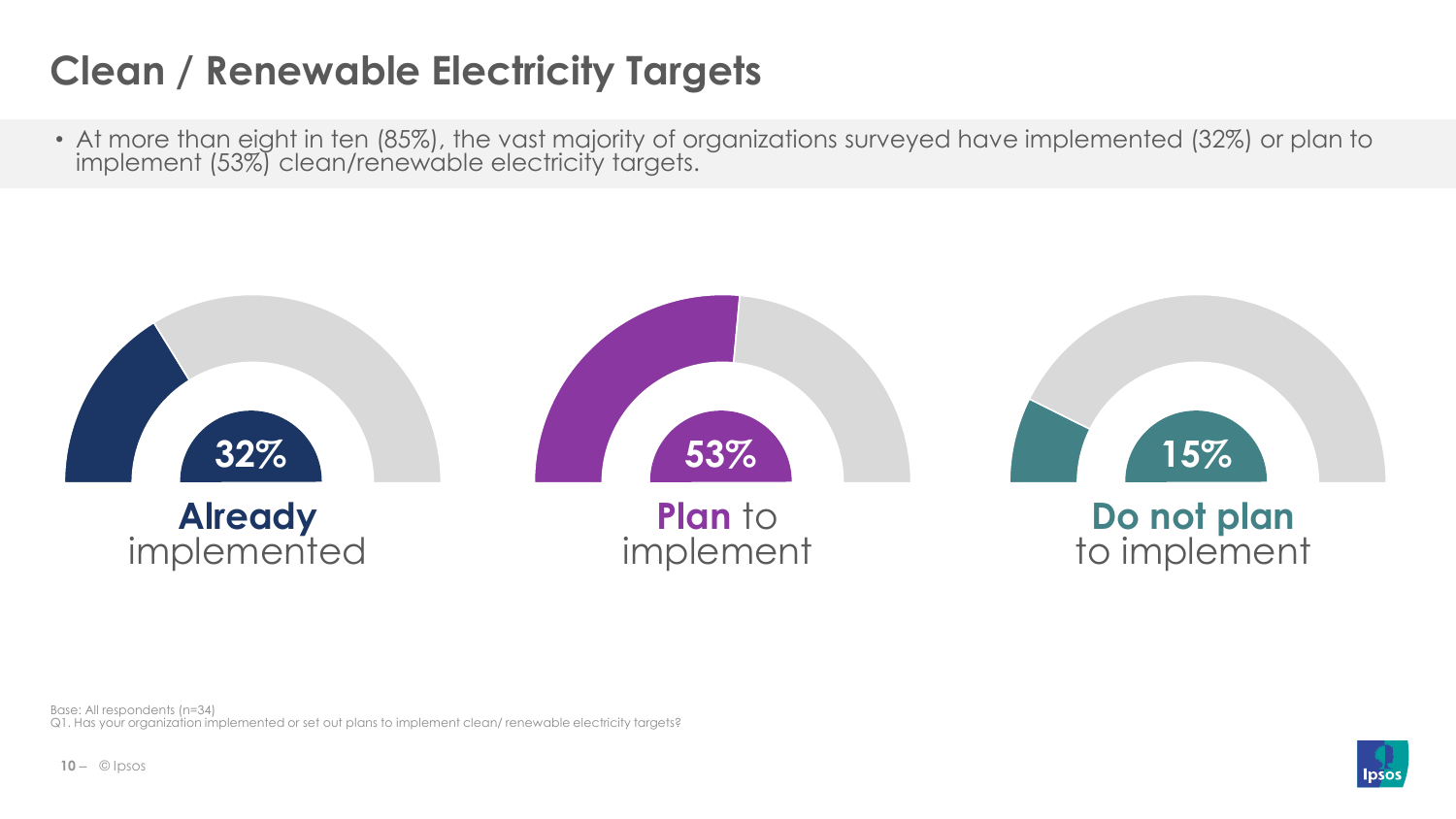# **Clean / Renewable Electricity Interim Target**

• Most (69%) of the organizations surveyed that have implemented or plan to implement clean/renewable electricity targets indicate that they include an interim target in addition to an overall long-term target. Around one in ten (14%) aren't sure if their organization plans to include an interim target.

![](_page_10_Figure_2.jpeg)

Base: Plan to implement clean / renewable electricity targets (n=29\*) \*small sample size Q2. Do the clean/ renewable electricity targets [IF ALREADY IMPLEMENTED AT Q1 'set by your organization' IF PLAN TO IMPLEMENT AT Q1 'your organization plans to set out'] include an interim in addition to an overall long-term target?

![](_page_10_Picture_4.jpeg)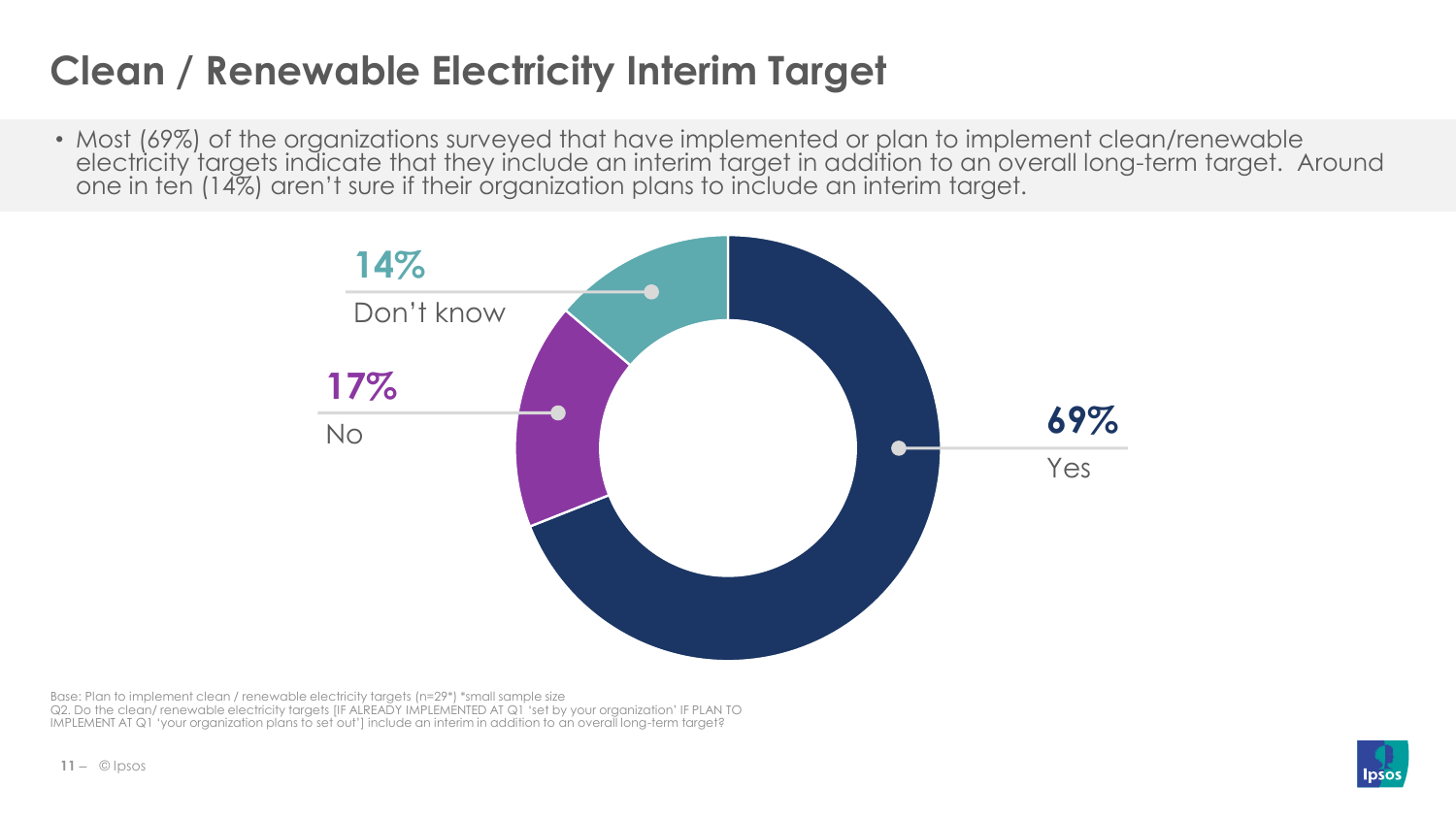### **Clean / Renewable Average Electricity Targets**

• The average interim target is for 36% of electricity consumption to be from clean/ renewable energy and the average long-term target is 70% of electricity consumption (although notably, more than half report their longterm target is 100%)

![](_page_11_Picture_2.jpeg)

Base: Plan to implement clean / renewable electricity targets; Interim Target (n=19\*), Long-term Target (n=25\*) \*small sample size Q3. What is the target your organization [IF ALREADY IMPLEMENTED AT Q1 'has set' IF PLAN TO IMPLEMENT AT Q1 'plans to set'] for the amount of clean/renewable energy it would like to utilize? If you are uncertain, please provide your best estimate.

![](_page_11_Picture_4.jpeg)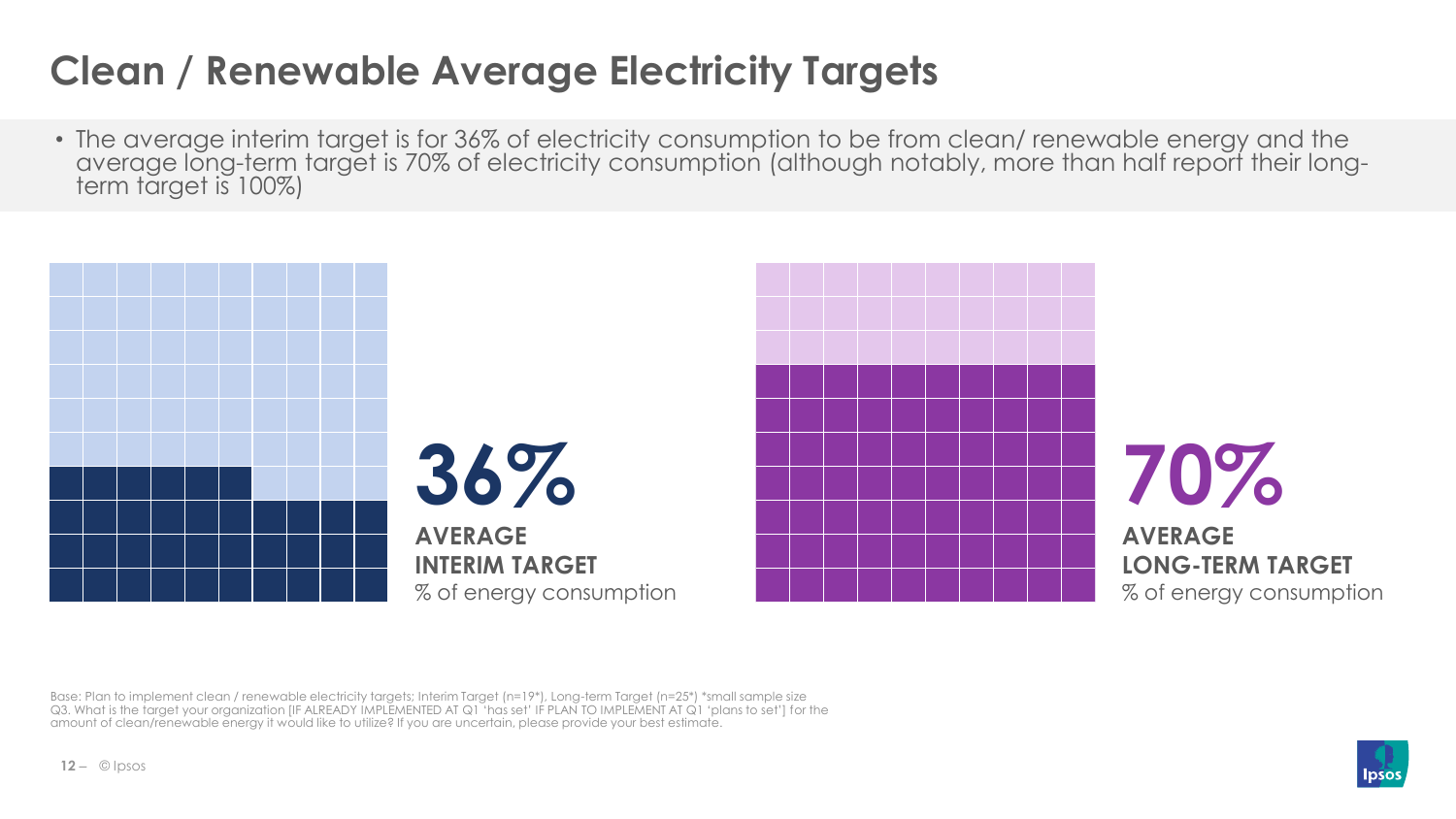### **Timeline to Achieve Clean / Renewable Electricity Targets**

• Most organizations aim to achieve their interim target within the next 6 to 10 years (45%) and their long-term target more than 10 years from now (45%), although a sizeable minority have not set the timeframe or either target (30% and 21% respectively). Notably, no organizations surveyed plan to achieve their targets within the next 1-2 years.

![](_page_12_Figure_2.jpeg)

Base: Plan to implement clean / renewable electricity targets; Interim Target (n=20\*), Long-term Target (n=29\*) \*small sample size Q4. What is the timeframe your organization has set to achieve this target by?

![](_page_12_Picture_4.jpeg)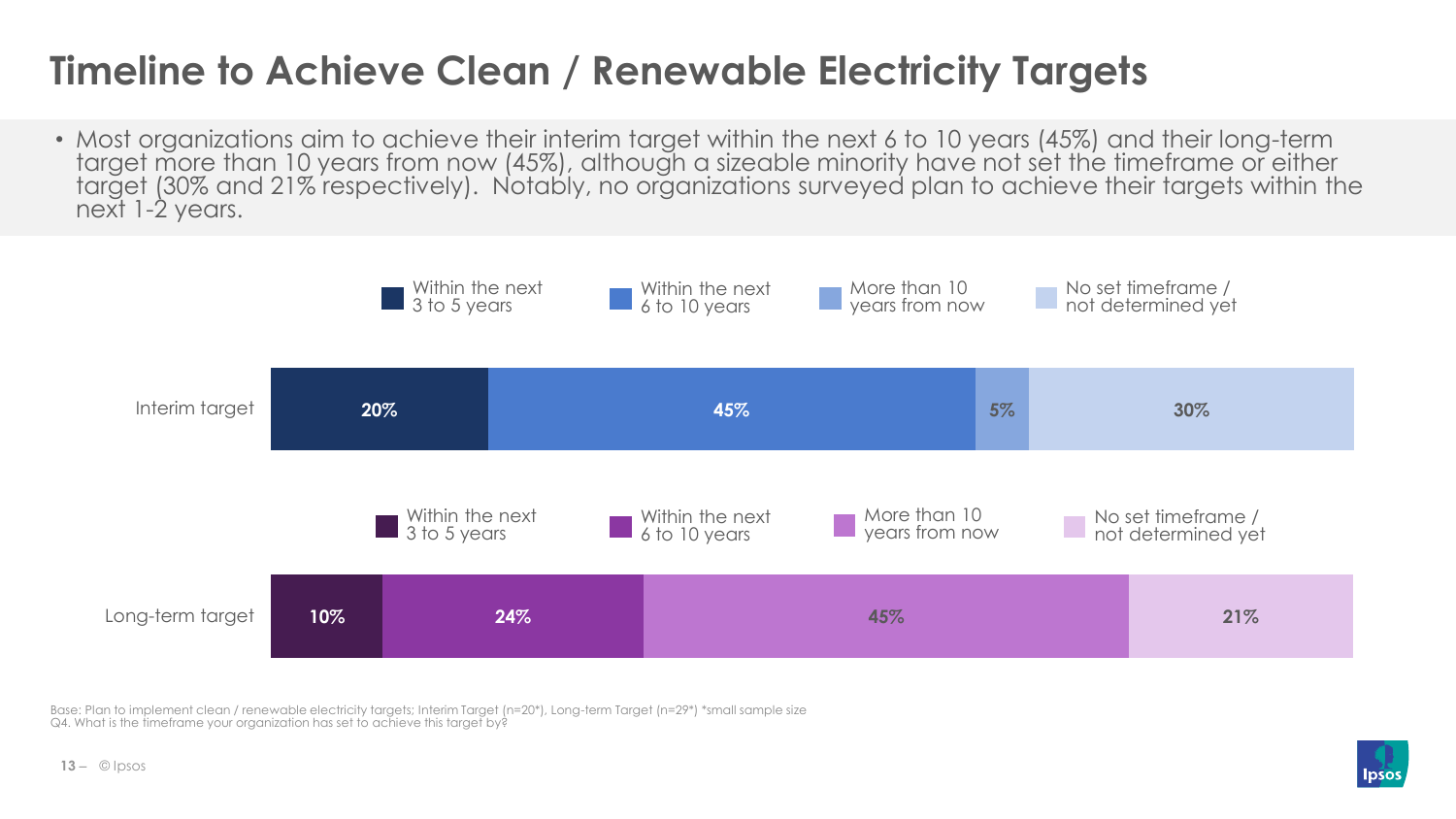### **Scope 2 Greenhouse Gas Emissions Reduction Targets**

• At nine in ten (91%), the vast majority of organizations surveyed have implemented (32%) or plan to implement (59%) Scope 2 greenhouse gas emissions reduction targets.

![](_page_13_Figure_2.jpeg)

Base: All respondents (n=34)

Q5. Has your organization implemented or set out plans to implement Scope 2 greenhouse gas emissions reduction targets associated with your organization's electricity consumption?

![](_page_13_Picture_5.jpeg)

![](_page_13_Picture_6.jpeg)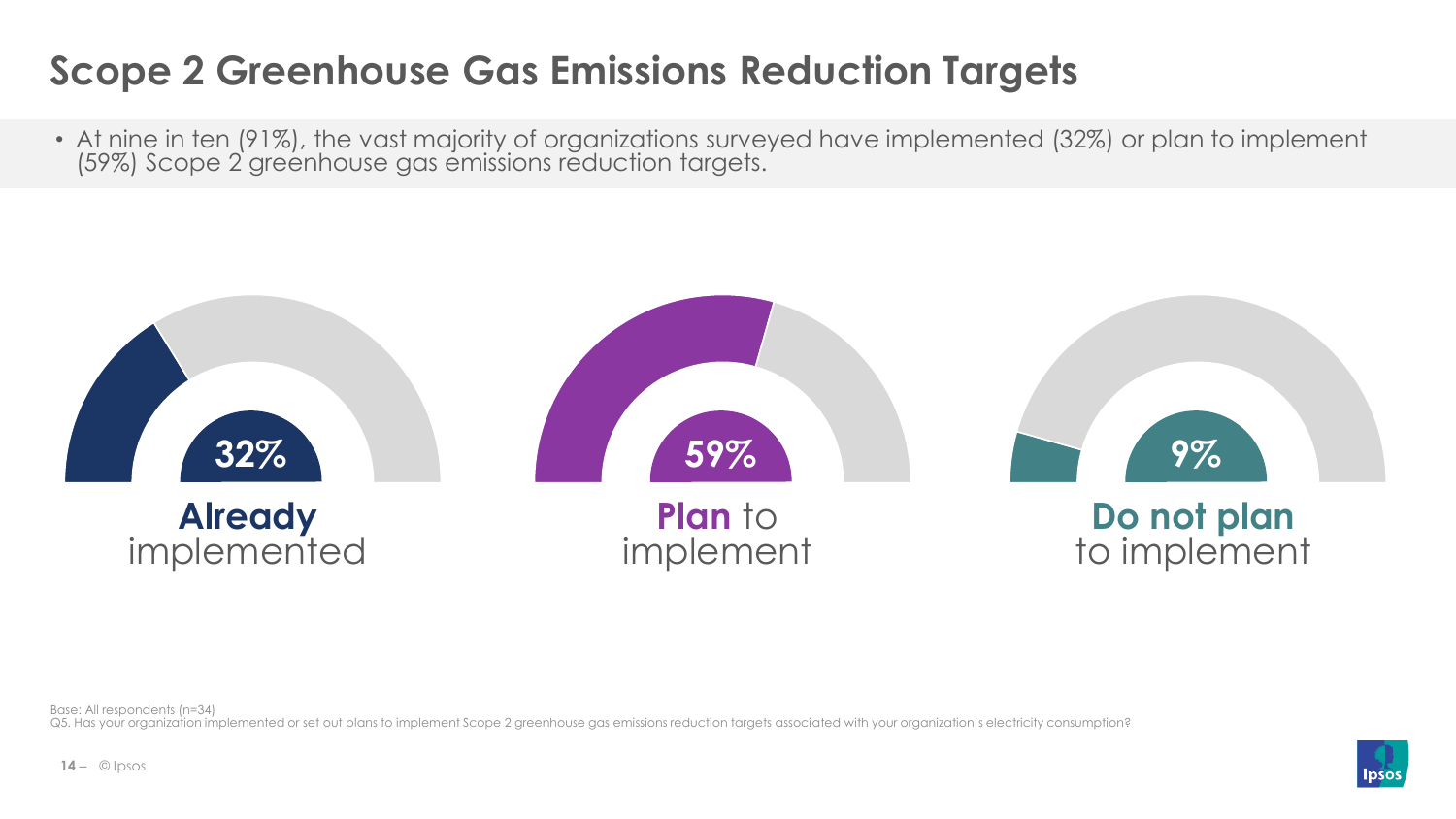### **Scope 2 Greenhouse Gas Emissions Interim Target**

• Around half (48%) of the organizations surveyed that have implemented or plan to implement Scope 2 greenhouse gas emissions reduction targets say they include interim targets. Notably, one-third (32%) aren't sure if their organization has any plans to implement interim targets.

![](_page_14_Figure_2.jpeg)

Base: Plan to implement Scope 2 greenhouse gas emissions reduction targets (n=31) Q6. Do the Scope 2 greenhouse gas emissions reduction targets [IF ALREADY IMPLEMENTED AT Q5 'set by your organization' IF PLAN TO IMPLEMENT AT Q5 'your organization plans to set out'] include an interim in addition to an overall long-term target?

![](_page_14_Picture_4.jpeg)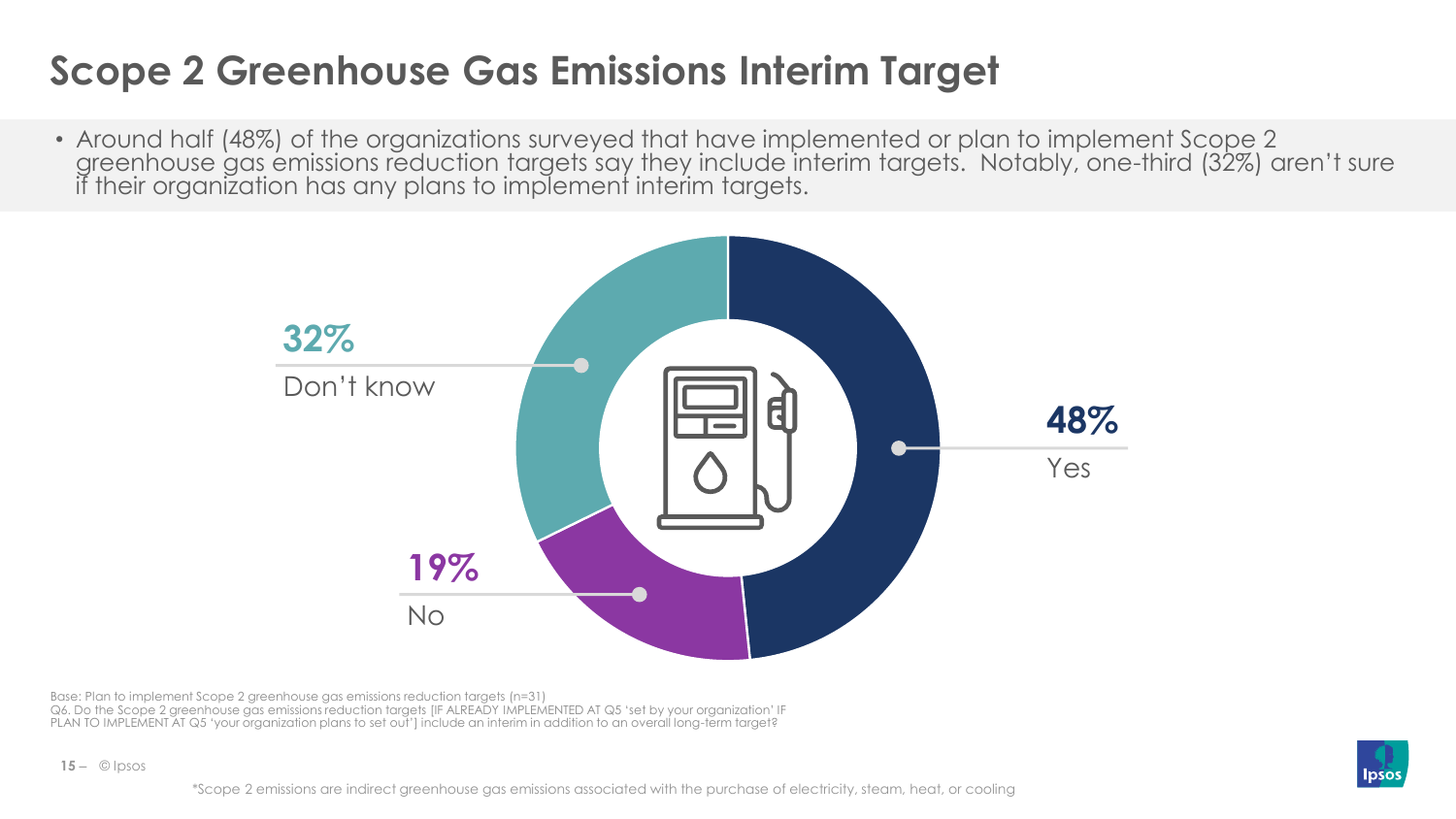# **Greenhouse Gas Emissions Reduction Targets**

• The average interim target is a 35% reduction in greenhouse gas emissions and the average long-term is a 72% reduction (although similar to clean/ renewable targets more than half report their long-term target is 100%).

![](_page_15_Figure_2.jpeg)

Base: Plan to implement Scope 2 greenhouse gas emissions reduction targets; Interim Target (n=14\*), Long-term Target (n=25\*) \*small sample size Q7. What is the target your organization [IF ALREADY IMPLEMENTED AT Q5 'has set' [IF PLAN TO IMPLEMENT AT Q5] 'plans to set'] for the reduction of greenhouse gas emissions?

![](_page_15_Picture_4.jpeg)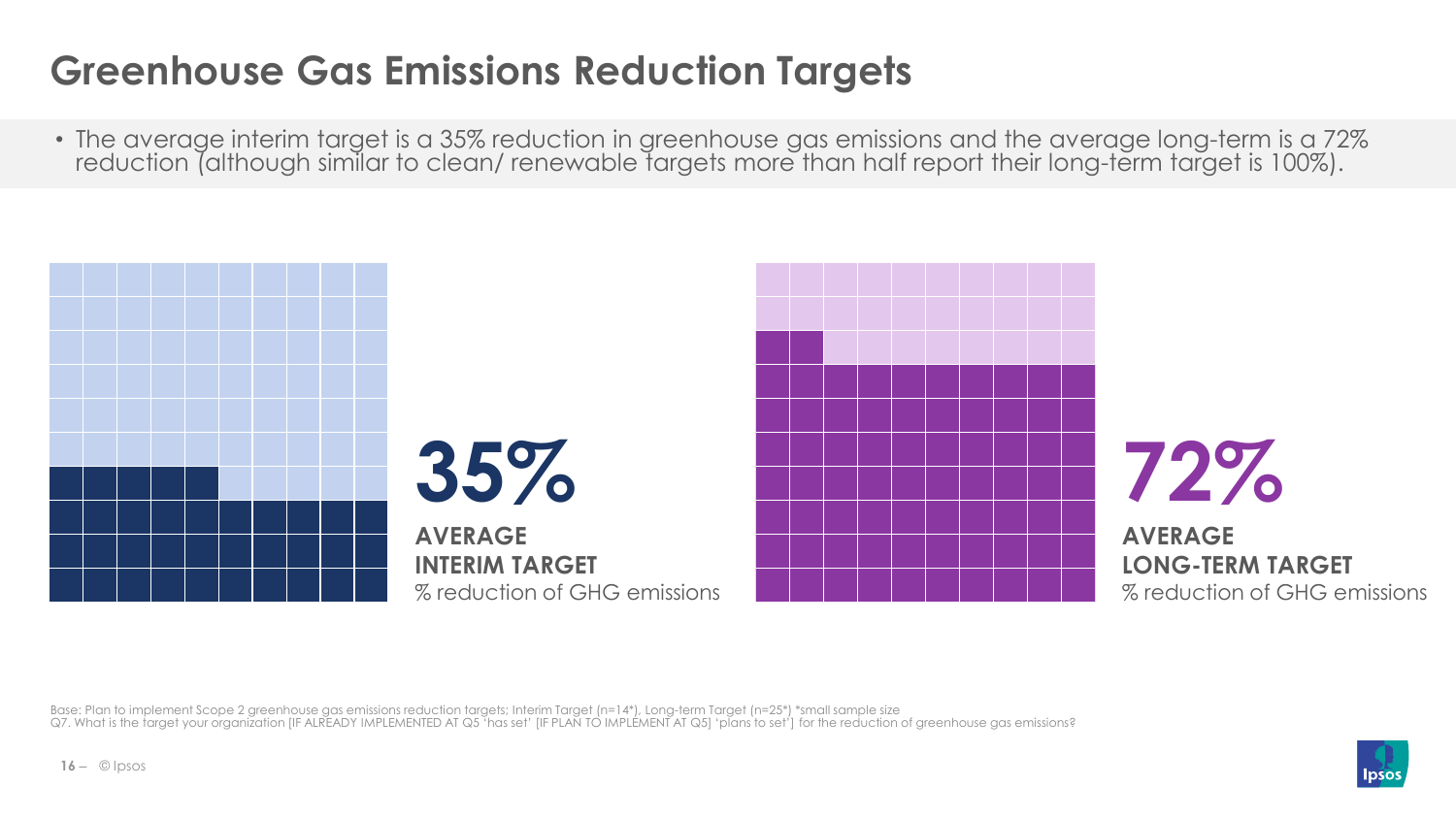### **Timeline to Achieve Greenhouse Gas Emissions Targets**

• Most organizations aim to achieve their interim target within the next 6 to 10 years (40%) and their long-term target more than 10 years from now (48%), although a sizeable minority have not set the timeframe or either target (27% and 23% respectively).

![](_page_16_Figure_2.jpeg)

Base: Plan to implement Scope 2 greenhouse gas emissions reduction targets; Interim Target (n=15\*), Long-term Target (n=31) \*small sample size Q8. What is the timeframe your organization has set to achieve this target by?

![](_page_16_Picture_4.jpeg)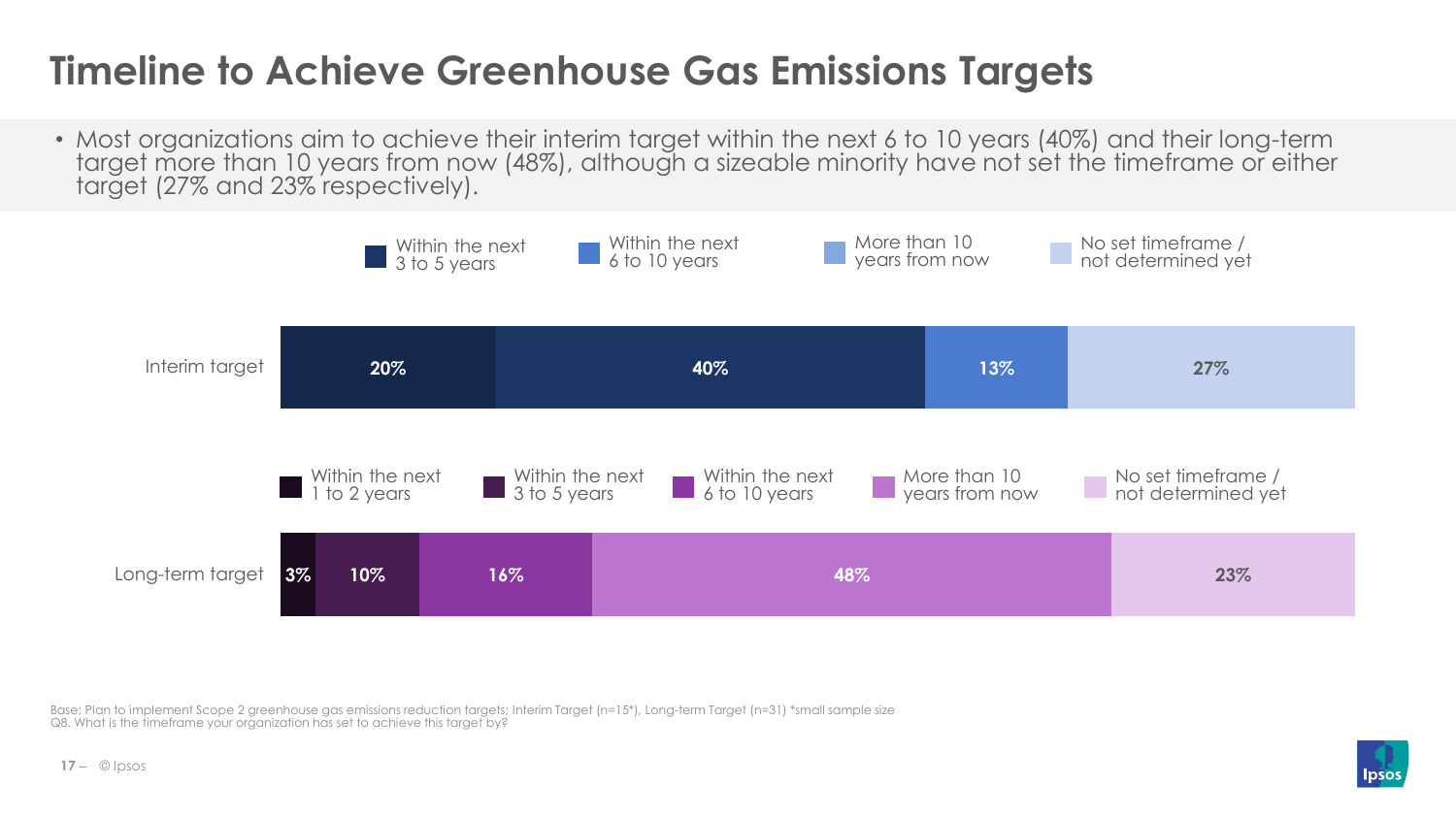### **Experience with ESG Frameworks**

• The majority have not joined any Corporate Environmental, Social & Governance (ESG) frameworks (50%) or aren't sure if their organization has done so (9%). Among those who have, the Science Based Targets initiative (SBTi) is most common (21%), followed by the Carbon Disclosure Project (15%) and RE100 (6%).

![](_page_17_Figure_2.jpeg)

*C40, GREET, TSM, Sustainability Accounting Standards Board (SASB), Metals & Mining Standard, and the Task Force on Climate-Related Financial Disclosures (TCFD), Airport Carbon Accreditation Program, Carbon Pricing Leadership Coalition (CPLC), Cement Sustainability Initiative*

Base: All respondents (n=34)

Q9. Has your organization joined any of the following Corporate Environmental, Social & Governance (ESG) frameworks? Select all that apply. If your organization has joined a framework not mentioned, please specify it in the field provided below.

![](_page_17_Picture_6.jpeg)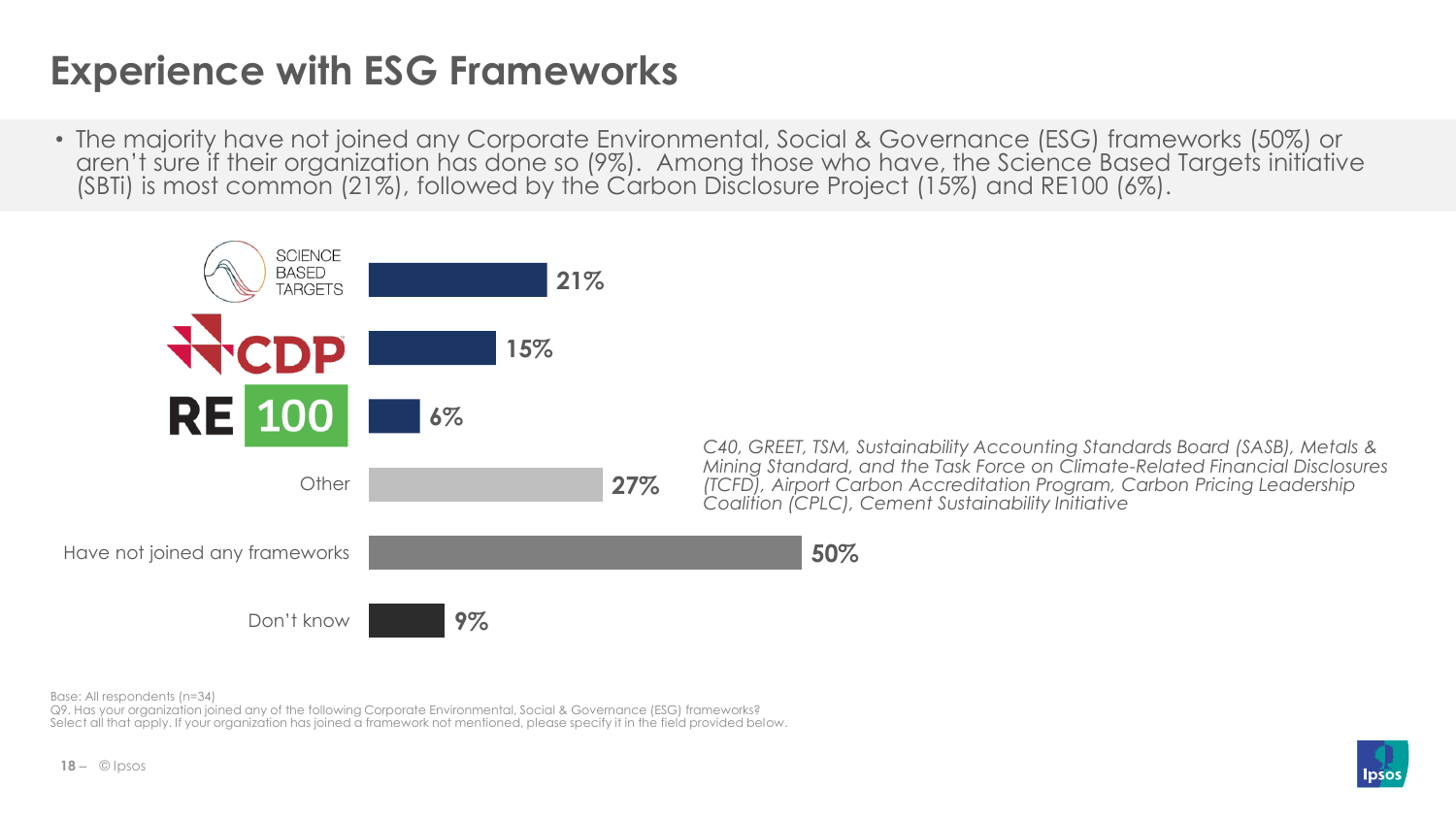### **Measurement of Electricity Demand Supplied by Clean Energy**

• Most do not have a method for determining the share of their electricity demand supplied by clean energy generation (47%) or aren't sure if their organization has a method (18%). Among the one-third (35%) who do, IESO data is the most common method for determining clean energy usage.

![](_page_18_Figure_2.jpeg)

Q10. Does your organization currently have a method for determining the share of your electricity demand supplied by clean energy generation in Ontario?

Q11. What methods does your organization use to determine the share of electricity demand supplied by clean energy generation? Please be as detailed in your response as possible.

![](_page_18_Picture_5.jpeg)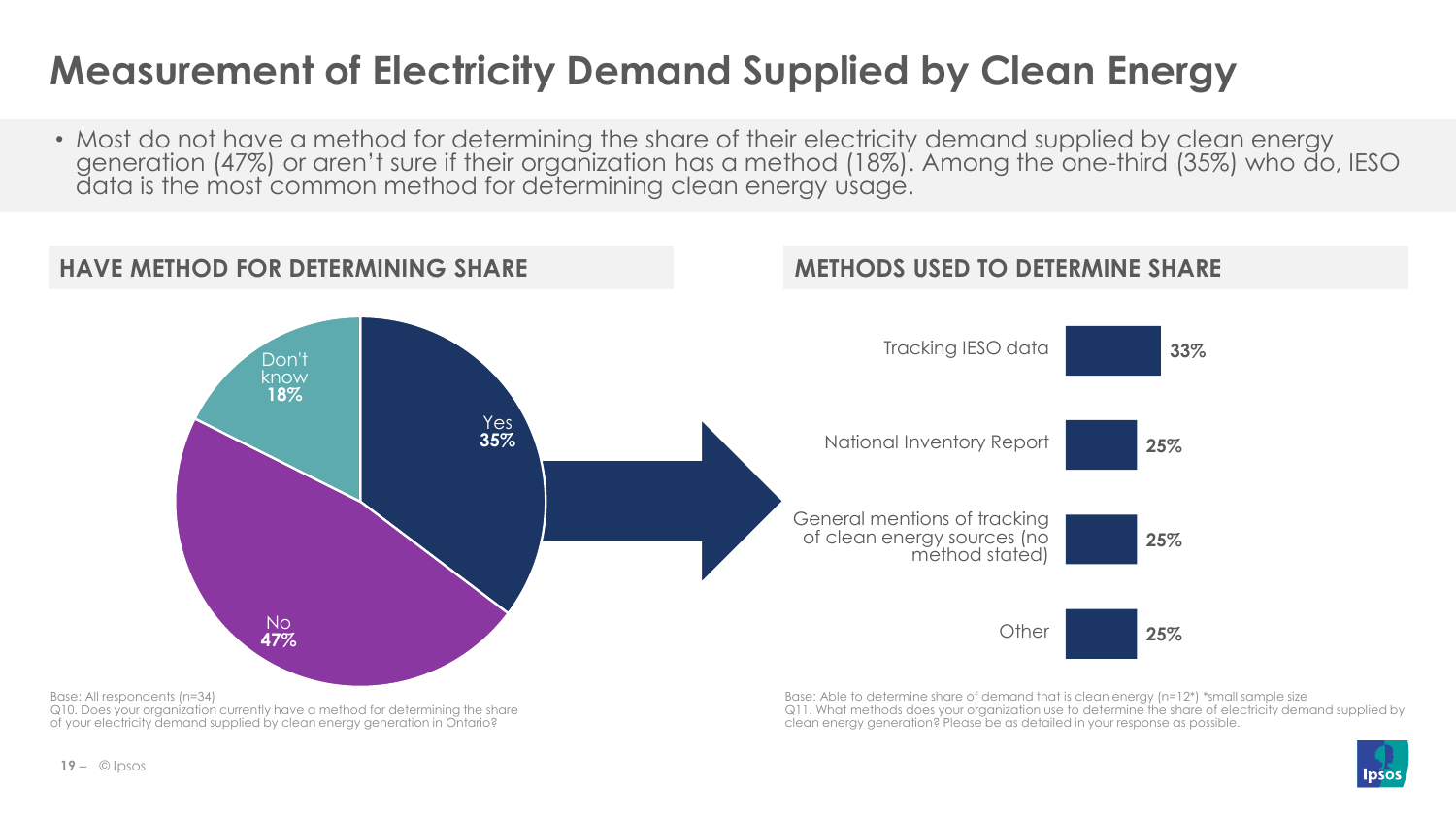# **Attitudes Towards Capping Volume of Credits Sold**

• Just under half (44%) of the organizations surveyed think clean energy credits should be capped to ensure Ontario's supply mix has a defined level of cleanliness for all customers. Among those who do, most (53%) think at least 90% of clean energy supply should be maintained for all customers.

![](_page_19_Figure_2.jpeg)

**LEVEL OF SUPPLY THAT SHOULD BE MAINTAINED**

Base: All respondents (n=34) Q11a. Should the volume of clean energy credits sold in Ontario be capped to ensure Ontario's supply mix has a defined level of cleanliness for all customers?

Base: Clean energy credit should be capped (n=15\*) \*small sample size Q11b. What level of clean electricity supply should be maintained for all customers?

![](_page_19_Picture_6.jpeg)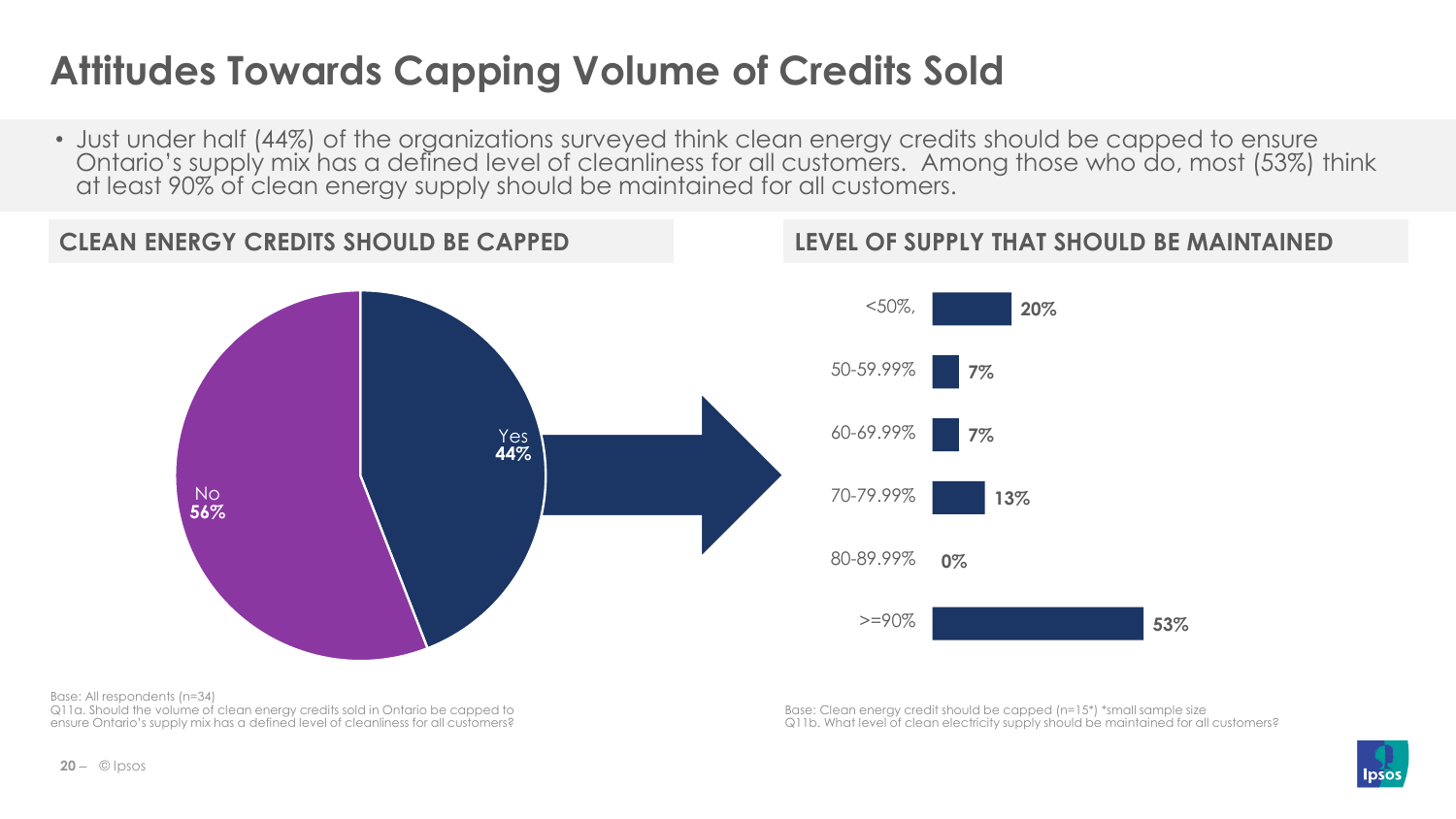## **Experience with Clean Energy Credit Options**

• Most of the organizations surveyed (73%) have experience with at least one of the clean energy credit options presented. Organizations report having the most experience with self-generation (44%) or Power Purchase Agreement (44%), while fewer have experience with unbundled clean/renewable energy credit purchases (29%) or green pricing programs (24%).

### **HAVE EXPERIENCE WITH…**

![](_page_20_Figure_3.jpeg)

Q12. Does your organization have experience with the following clean energy credit options? Select all that apply. If your organization has experience with a clean energy credit option not provided, please specify it in the space provided below.

![](_page_20_Picture_5.jpeg)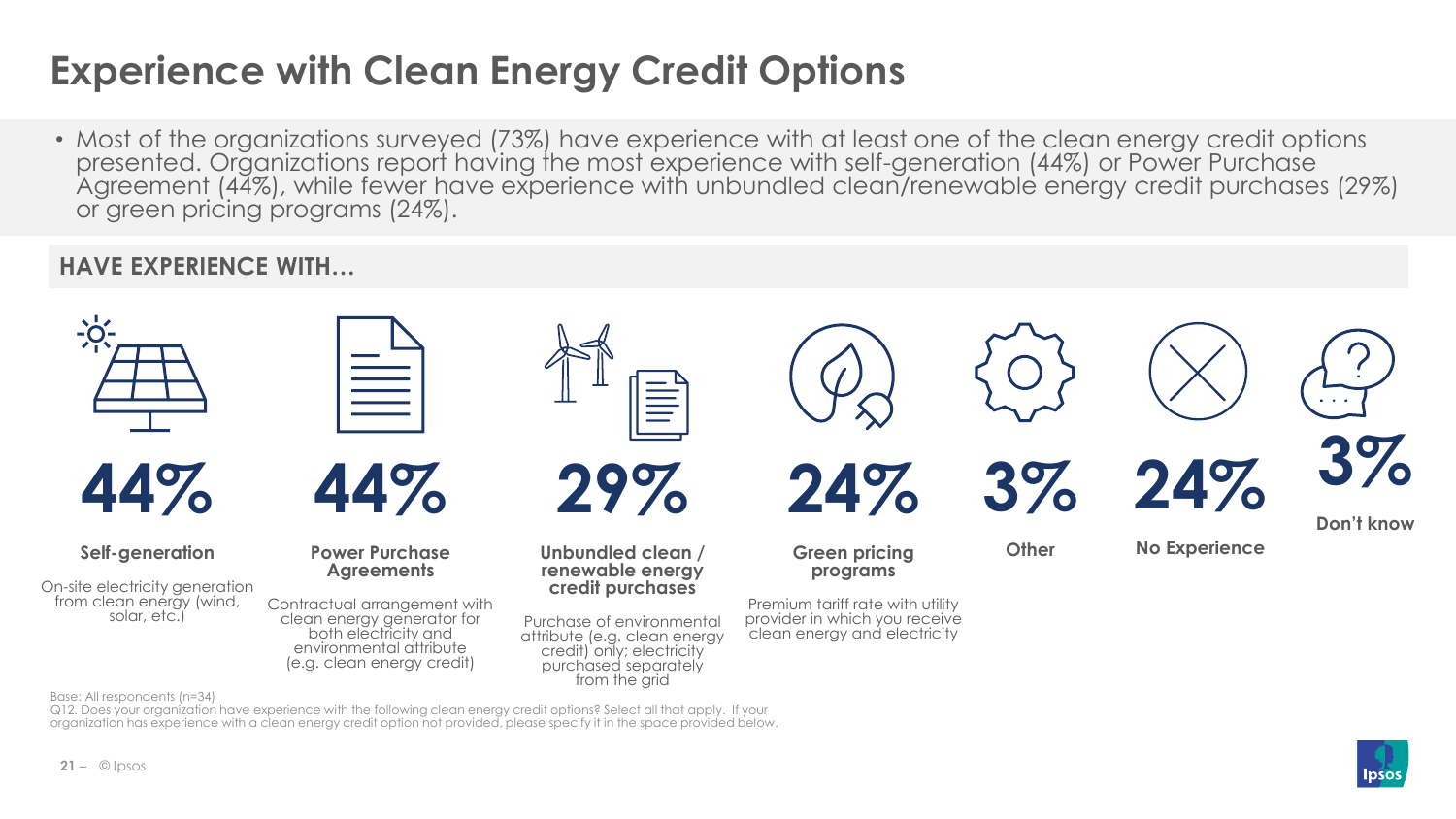# ATTITUDES TOWARDS CLEAN ENERGY CREDITS

![](_page_21_Picture_1.jpeg)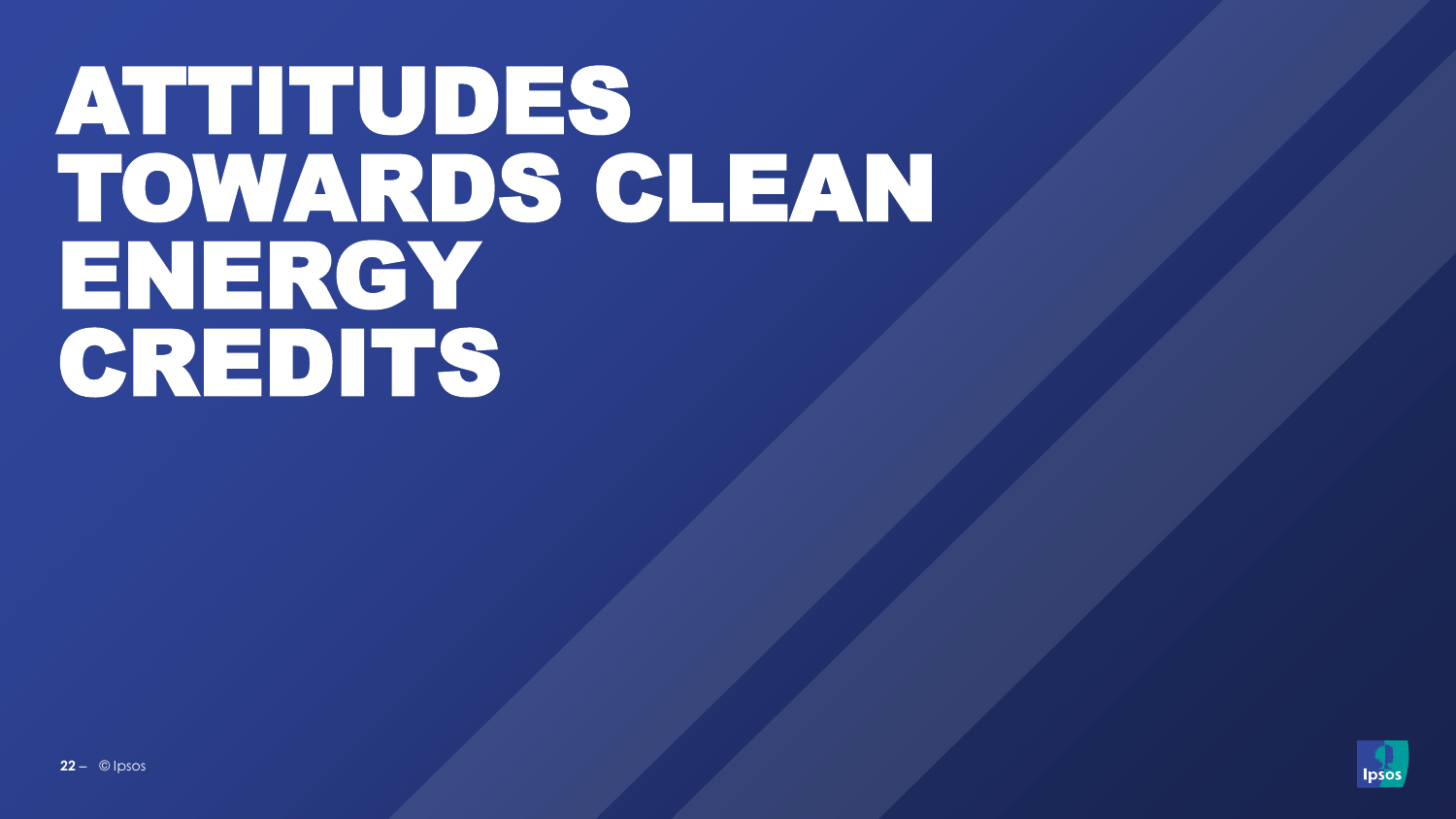### **Preferred Timeline for Availability of Credits to Meet Targets**

• Among those who have either clean energy or greenhouse gas emission reduction targets, most would need clean energy credits available within the next 6 to 10 years (45%) to meet their targets, while three in ten would need them sooner (29% within the next 5 years). One in five (19%) say they are not interested in clean energy credits or that they are unsure when they would need them.

![](_page_22_Figure_2.jpeg)

Base: Have clean electricity or greenhouse gas emission targets (n=31)

Q13. When would your organization need clean energy credits to be available in order to meet your clean/ renewable energy or greenhouse gas emissions reduction targets?

![](_page_22_Picture_5.jpeg)

![](_page_22_Picture_6.jpeg)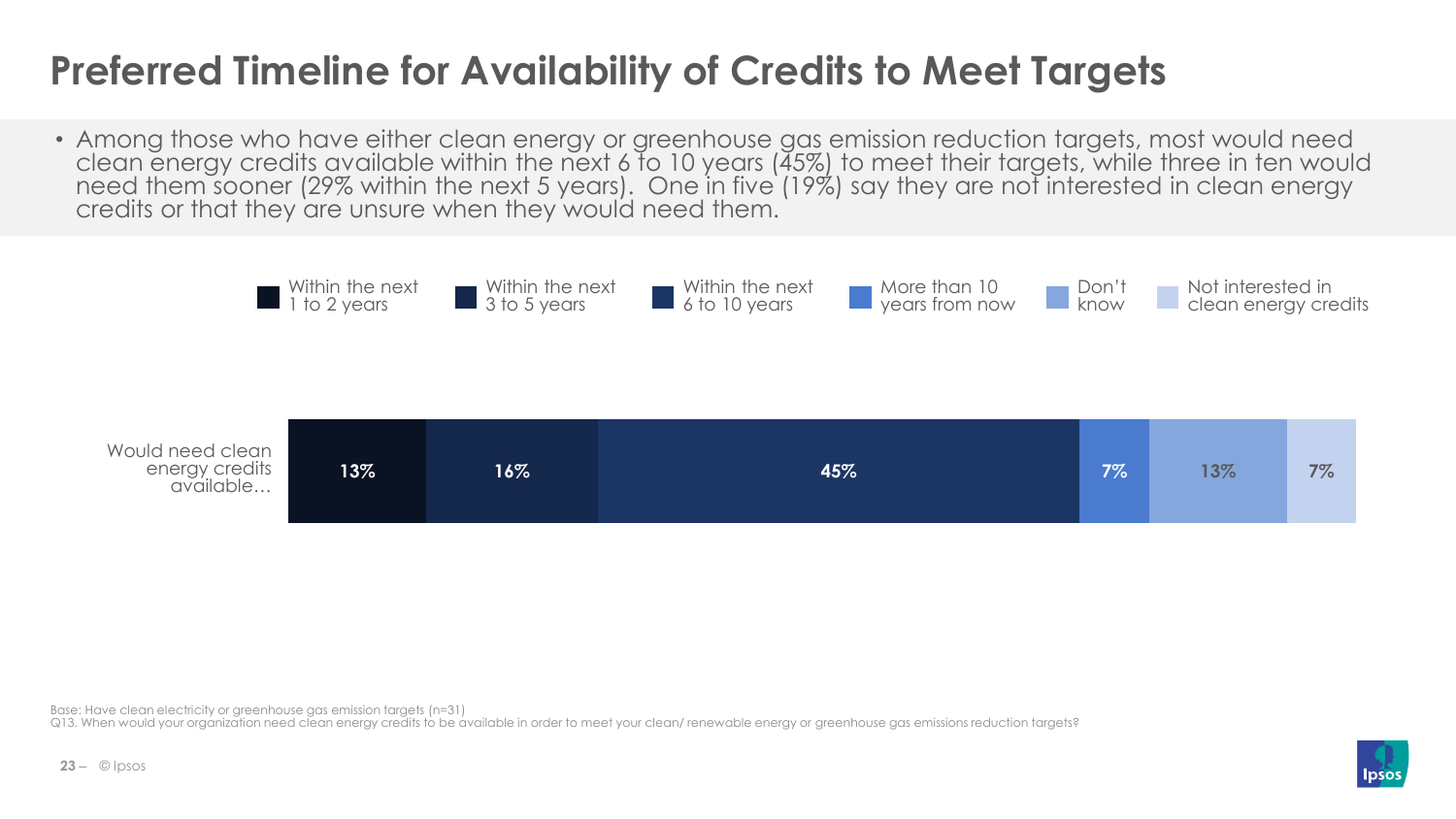### **Preferred Vintage for Clean Energy Credits**

• When asked the oldest vintage of clean energy credits they would be willing to purchase, almost half (47%) say they don't know (32%) or are not interested (15%). Of those that do provide a response, the highest proportion say the oldest vintage they would be willing to purchase is 1-2 (18%) or 3-5 years old (18%).

### **OLDEST VINTAGE WILLING TO PURCHASE**

![](_page_23_Figure_3.jpeg)

Base: All respondents (n=34)

Q14. The year that a clean energy credit is generated can be described as its vintage. If your organization were to purchase clean energy credits, what is the oldest vintage credit that you would be willing to purchase?

![](_page_23_Picture_6.jpeg)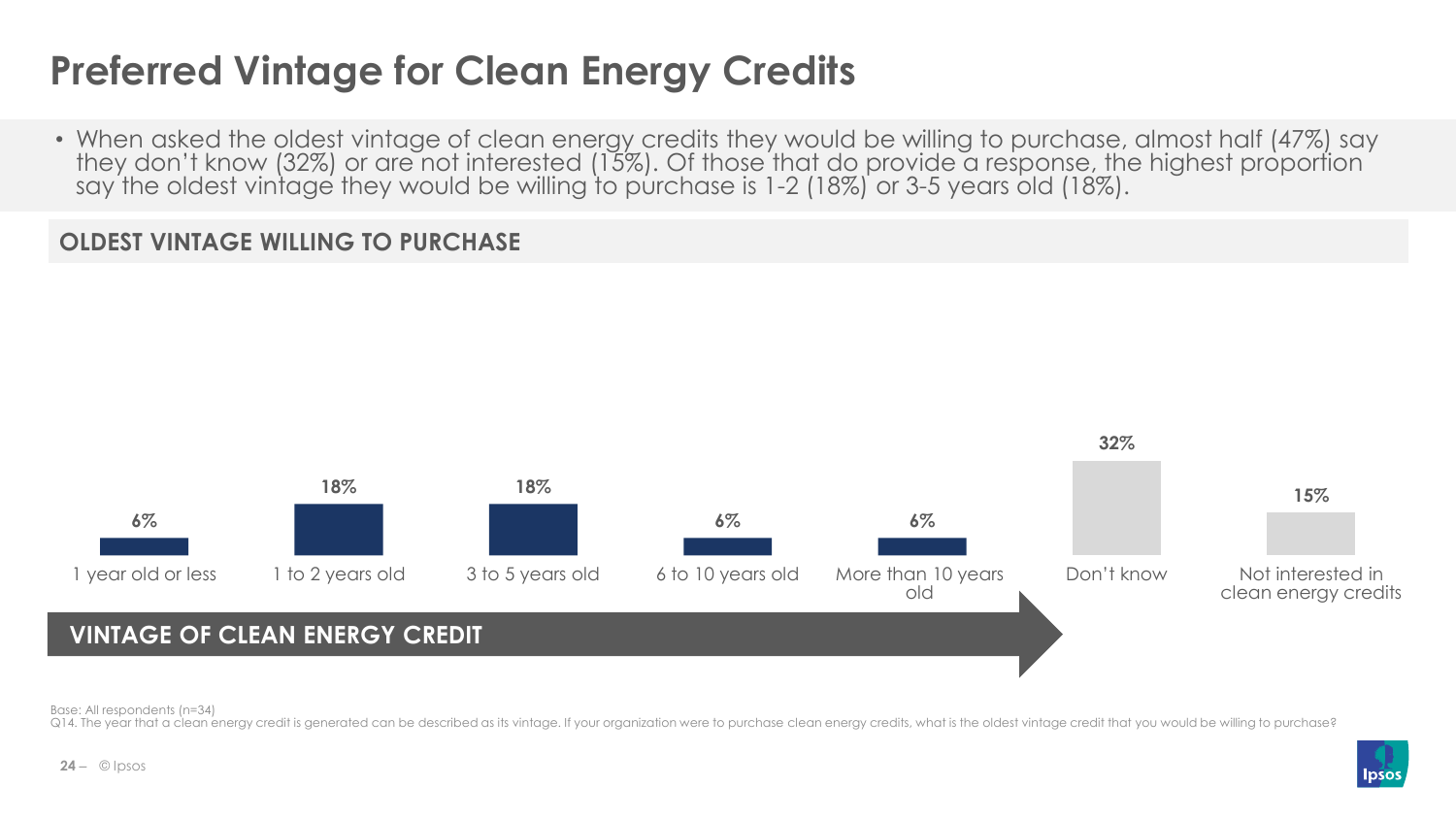### **Preferred Timeframe to Match Electricity Consumption**

• In terms of the shortest timeframe required for matching credit purchases to electricity consumption, opinions are mixed. Three in ten (29%) say they would require annually whereas one-quarter (24%) mention hourly. Notably, one quarter don't know (24%) and around one in ten are not interested in clean energy credits (15%).

### **SHORTEST TIMEFRAME REQUIRED**

![](_page_24_Figure_3.jpeg)

Base: All respondents (n=34)

Q15. Clean energy credits can be matched to electricity consumption across different timeframes. What is the shortest timeframe your organization would require credit purchases to match your electricity consumption?

![](_page_24_Picture_6.jpeg)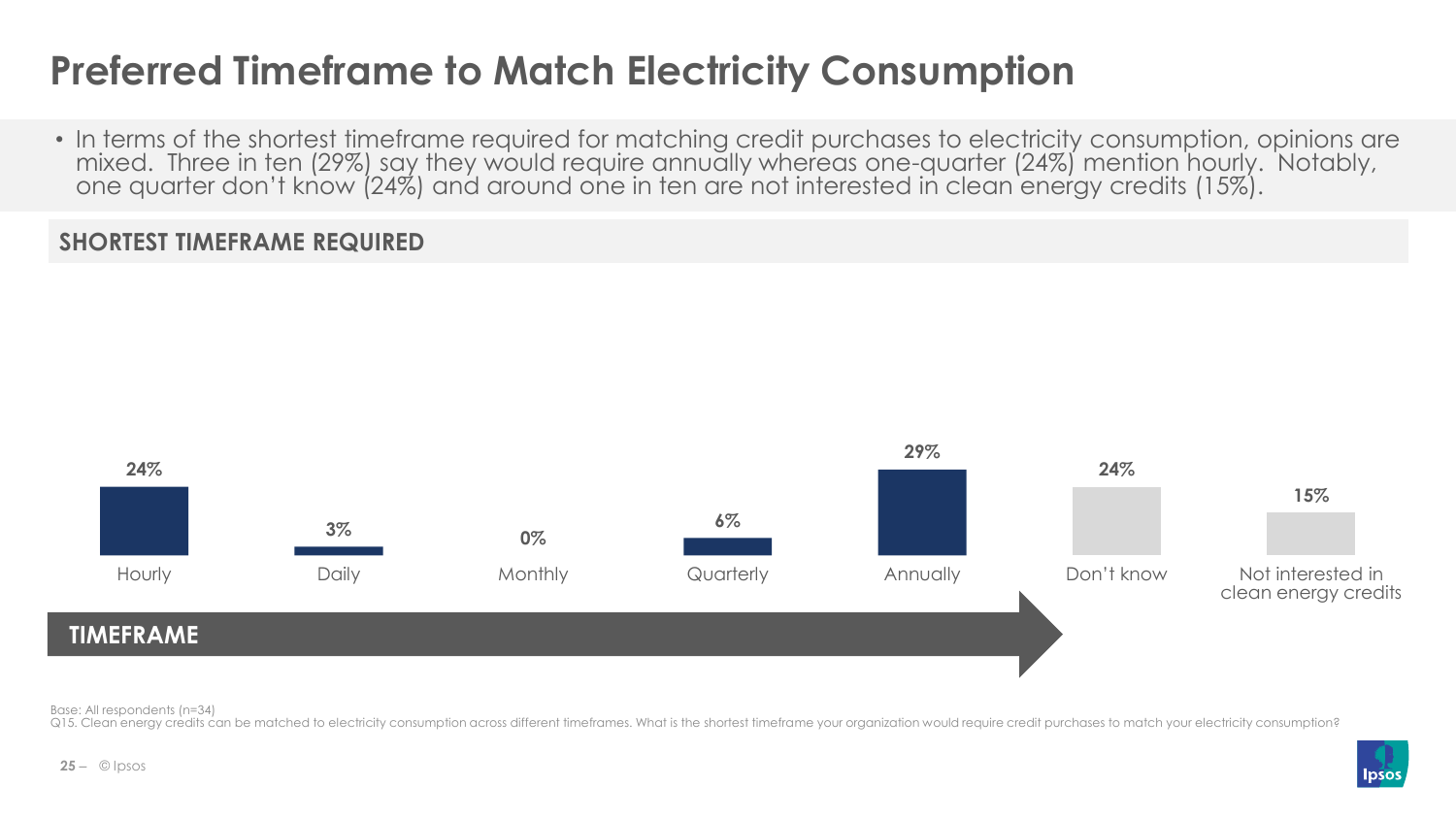## **Importance of Spending on Different Types of Generation**

• At six in ten (59%), the majority of organizations surveyed think it is important (8-10 on 10-pt scale) to have new incremental clean generation for the province. By comparison, only half as many (29%) believe supporting existing generation is as important.

![](_page_25_Figure_2.jpeg)

Base: All respondents (n=34)

Q16. How important is it to your organization that the money generated through clean energy credits be spent on each of the following types of generation? Please use a scale from 1 to 10, where 1 is 'not at all important' and 10 is 'extremely' important.

![](_page_25_Picture_5.jpeg)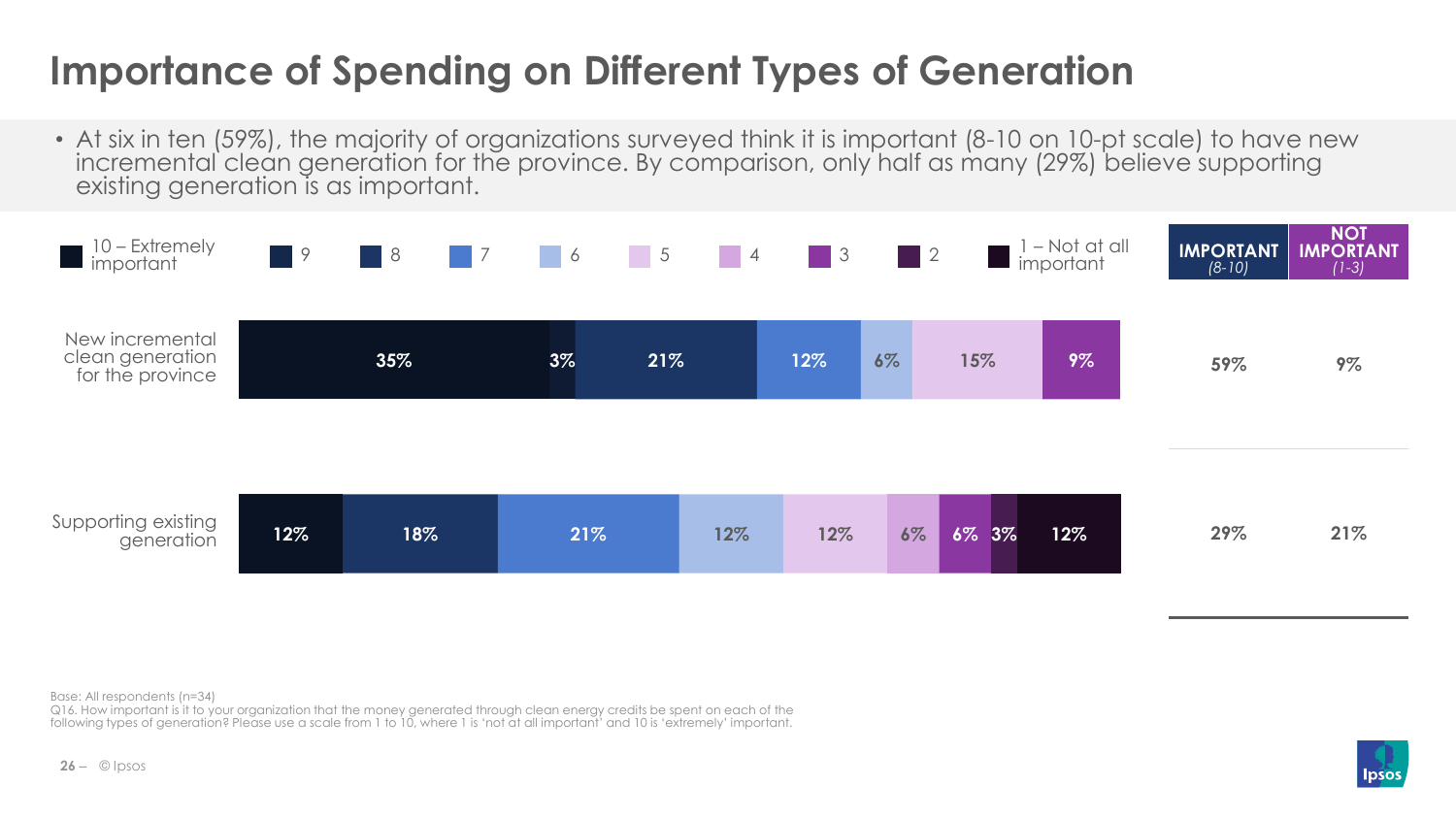### **Level of Interest in Purchasing Different Types of Clean Energy Credits**

• At nearly half (47%), interest (8-10 on 10-pt scale) is highest for self-generation clean energy credit offerings, followed by unbundled clean / renewable energy credit purchases (35%), Power Purchase Agreements (35%), green pricing programs (29%)

![](_page_26_Figure_2.jpeg)

Base: All respondents (n=34)

Q17. Considering the potential types of clean energy credit offerings outlined below, how interested would your organization be in purchasing credits through each of the following? Please use a scale from 1 to 10, where 1 is 'not at all interested' and 10 is 'extremely interested'.

![](_page_26_Picture_5.jpeg)

₩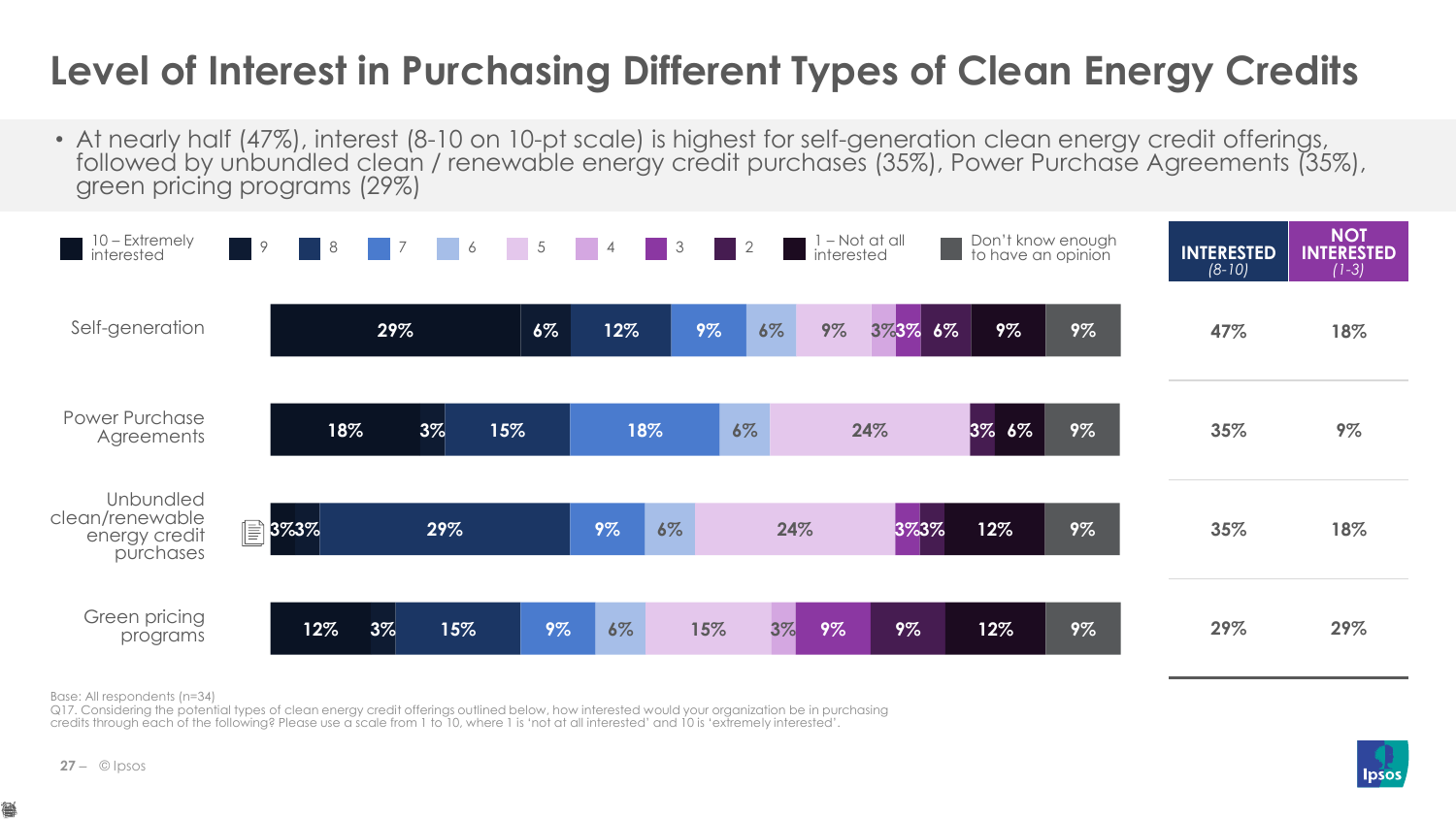## **Preferred Clean Energy Credit Offerings**

• When forced to choose only one type of credit, the largest proportion select self-generation (29%), followed closely by Power Purchase Agreements (24%). Fewer say unbundled clean / renewable energy credit purchases (18%) or green pricing programs (9%) are most desirable and notably two in ten (21%) don't know enough to have an opinion.

### **MOST PREFERRED METHOD**

![](_page_27_Figure_3.jpeg)

Base: All respondents (n=34)

Q18. And, if your organization had to select only one of the potential types of clean energy credit offerings which is the most desirable option?

![](_page_27_Picture_6.jpeg)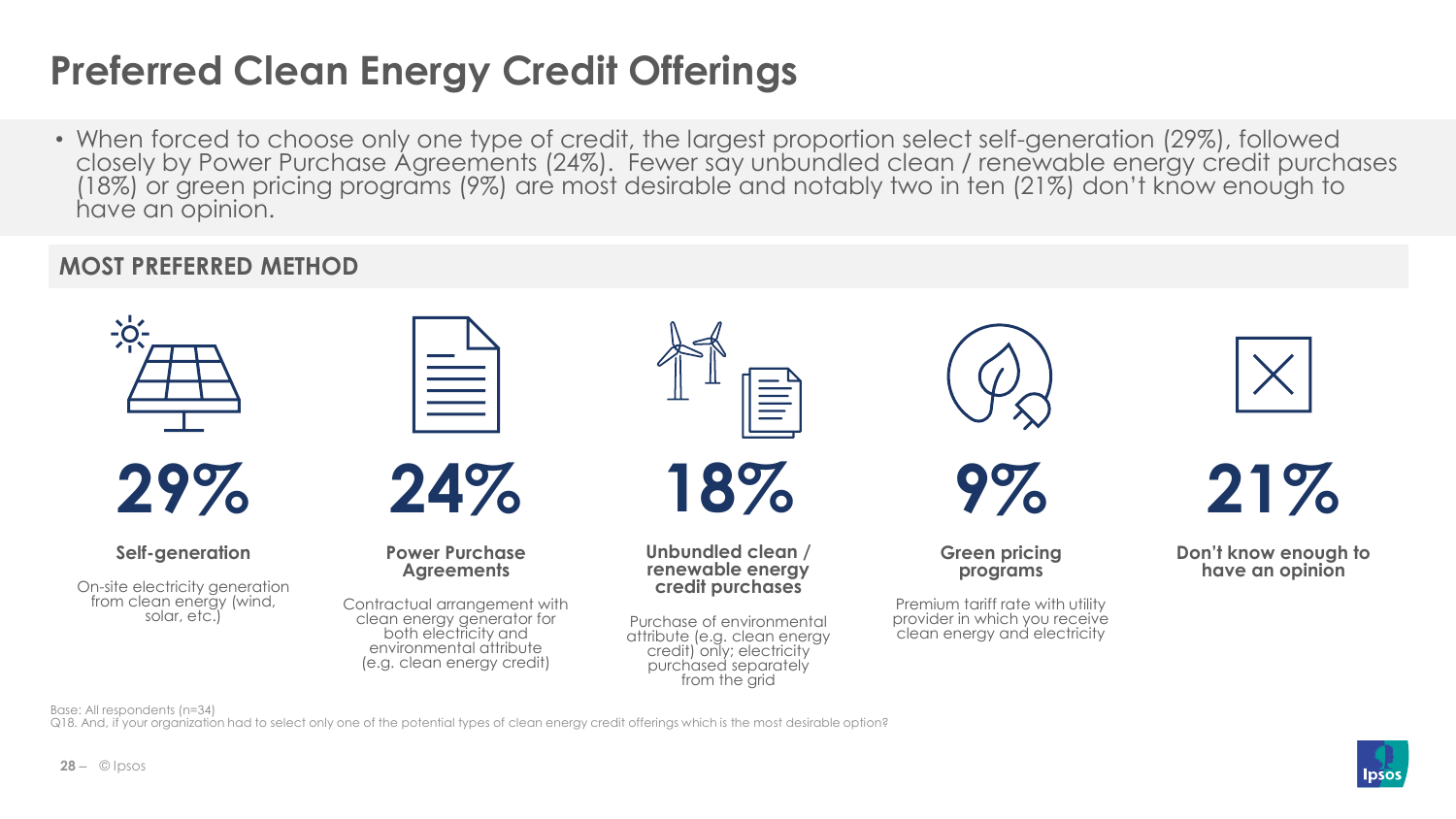# **Reason(s) For Preferred Offering**

• Overall, flexibility (26%) is most commonly cited as the primary reason for preferring one of the clean energy credit offerings, followed by ease of use (19%). Sample sizes by each type of offering are very small and there are no statistically significant differences in results, however on a directional basis organizations are more likely to feel power purchase agreements are affordable, unbundled credit purchases are flexible and green pricing programs are efficient.

|                     |                                                                                                                                     | $\propto$ F $_{\rm Z}$           | y<br>$\equiv$                                              |                                                                           |                                                  |
|---------------------|-------------------------------------------------------------------------------------------------------------------------------------|----------------------------------|------------------------------------------------------------|---------------------------------------------------------------------------|--------------------------------------------------|
| Flexible            | 26%                                                                                                                                 | Self-generation<br>$(n=10^{**})$ | <b>Power Purchase</b><br><b>Agreements</b><br>$(n=8^{**})$ | Unbundled clean /<br>renewable energy<br>credit purchases<br>$(n=6^{**})$ | <b>Green pricing</b><br>programs<br>$(n=3^{**})$ |
| Ease of use         | 19%                                                                                                                                 | 10%                              | 25%                                                        | 50%                                                                       | 33%                                              |
| Better/best option  | 15%                                                                                                                                 | 10%                              | 13%                                                        | 33%                                                                       | 33%                                              |
| Affordable          | $\blacksquare$ 7%<br>and the state of the state of the state of the state of the state of the state of the state of the state of th | 20%                              | 13%                                                        | $\overline{\phantom{a}}$                                                  | 33%                                              |
| Convenience 14%     |                                                                                                                                     |                                  | 25%                                                        | $\overline{\phantom{0}}$                                                  | $\overline{\phantom{a}}$                         |
| Quality             | <b>14%</b>                                                                                                                          | $\overline{\phantom{0}}$         | 13%                                                        | $\overline{\phantom{a}}$                                                  | $\sim$                                           |
| Several options     | $\blacksquare$ 4%                                                                                                                   | 10%                              | $\sim$                                                     | $\overline{\phantom{a}}$                                                  | $\sim$                                           |
| <b>New</b>          | $\blacksquare$ 4%                                                                                                                   | $\sim$                           | 13%                                                        | $\overline{\phantom{a}}$                                                  | $\sim$                                           |
| <b>Efficient</b>    | $\blacksquare$ 4%                                                                                                                   | $\equiv$                         | 13%                                                        | $\overline{\phantom{0}}$                                                  | $\overline{\phantom{a}}$                         |
| Protects/protection | $\blacksquare$ 4%                                                                                                                   | $\overline{\phantom{0}}$         | $\sim$                                                     | $\overline{\phantom{a}}$                                                  | 33%                                              |
| Other               | 30%                                                                                                                                 | 10%                              | $\overline{\phantom{a}}$                                   | $\overline{\phantom{a}}$                                                  | $\overline{\phantom{a}}$                         |
|                     | Base: Prefer [INSERT PURCHASE METHOD] (n=27*) *small sample size **very small sample size \$0%                                      |                                  | 25%                                                        | 17%                                                                       | $\overline{\phantom{a}}$                         |

Q19. You indicated that [INSERT RESPONSE FROM Q18] would be the most desirable option for your organization. Why did you say that? Please be as detailed in your response as possible.

![](_page_28_Picture_5.jpeg)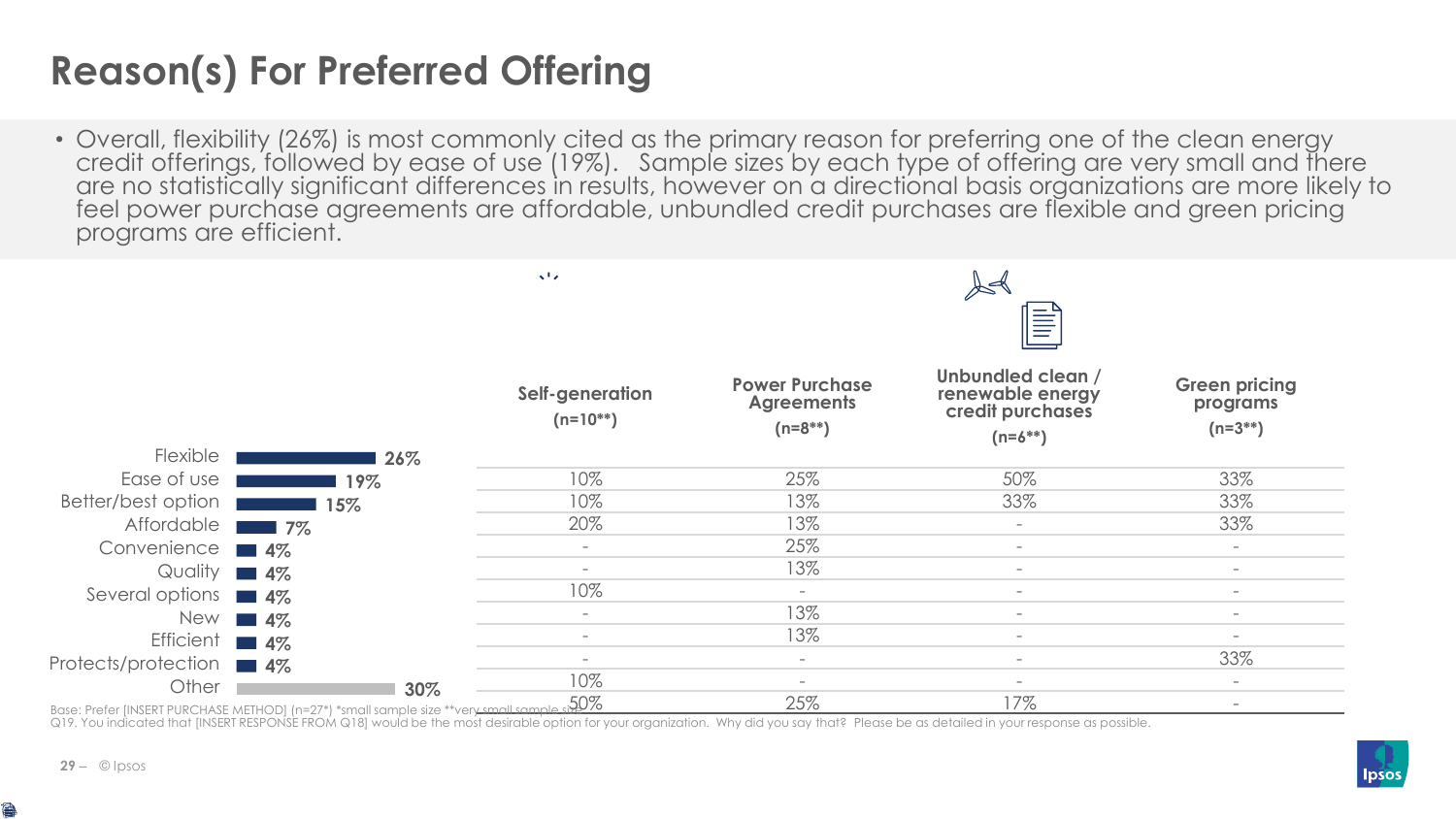## **Maximum Willing to Spend on Credits to Meet Targets**

• Those who express interest in purchasing clean energy credits are willing to pay the most on average for power purchase agreements (\$123 /MWh), followed by self-generation (\$97), green pricing programs (\$84) and unbundled credit purchases (\$70).

### **AMOUNT WILLING TO SPEND (AVERAGE)**

![](_page_29_Figure_3.jpeg)

![](_page_29_Picture_4.jpeg)

**Power purchase agreements**   $(n=7**)$ 

Contractual arrangement with clean energy generator for both electricity and environmental attribute (e.g. clean energy credit) (including electricity and clean energy credit)

![](_page_29_Picture_7.jpeg)

![](_page_29_Picture_8.jpeg)

**Self-generation** (n=7\*\*)

On-site electricity generation from clean energy (wind, solar, etc.) (including electricity and clean energy credit)

![](_page_29_Picture_11.jpeg)

![](_page_29_Picture_12.jpeg)

**Green pricing programs** (n=6\*\*)

Premium tariff rate with utility provider in which you receive clean energy and electricity (including electricity and clean energy credit

![](_page_29_Figure_15.jpeg)

**\$70**

**Unbundled credit purchases**   $(n=7**)$ 

Purchase of environmental attribute (e.g. clean energy credit) only; electricity purchased separately from the grid (does not include electricity)

Base: Interested in purchasing clean energy credits (n=Varies) \*\* very small sample size

Q20. You indicated having interest in the following potential clean energy credit offering(s). What do you estimate would be the maximum your organization would be willing to spend (on a \$/MWh basis) to meet your clean energy targets for each of the following options?

![](_page_29_Picture_21.jpeg)

![](_page_29_Picture_22.jpeg)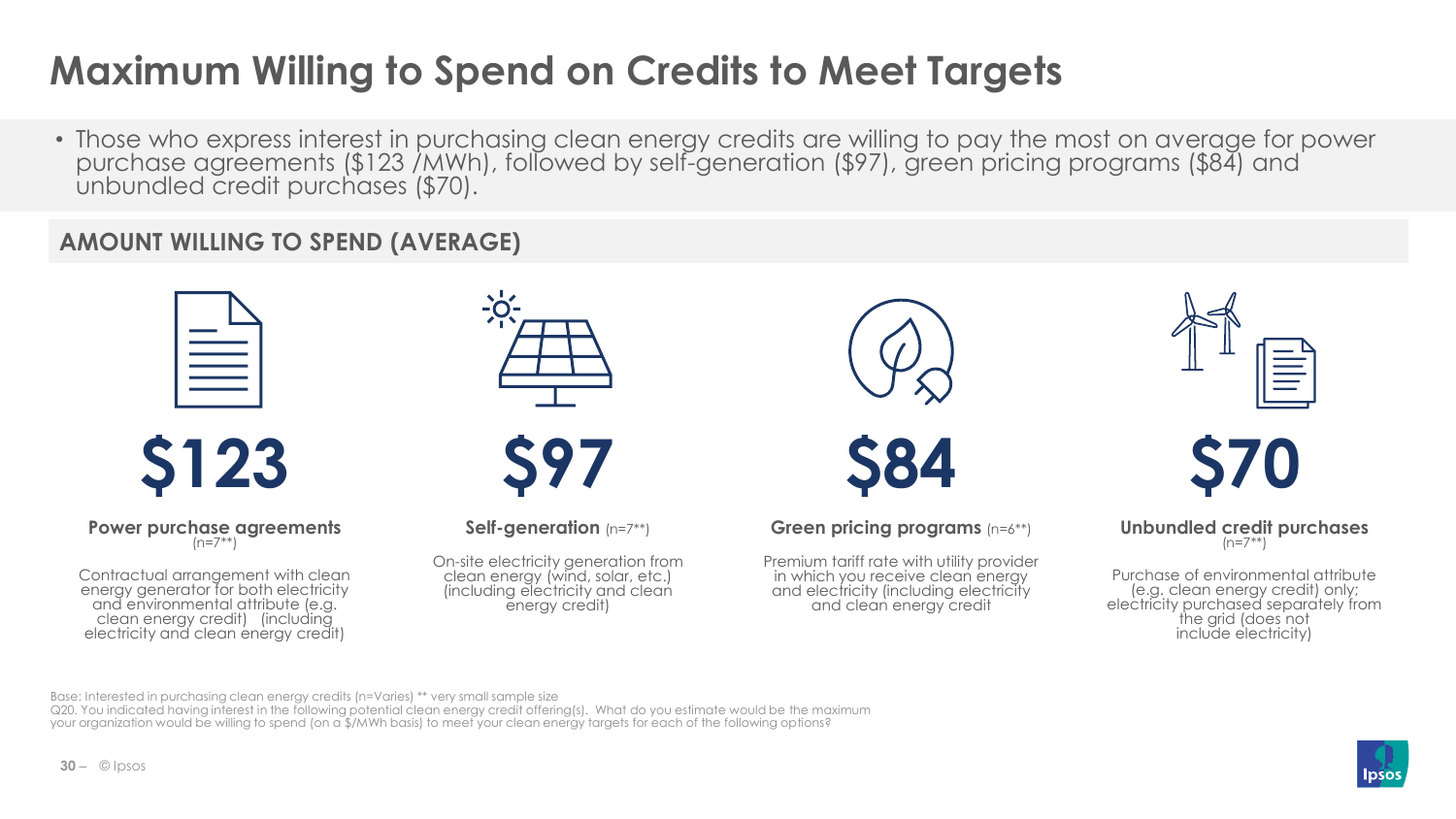## **Level of Interest in Investing in Different Types of Clean Energy Generation**

• Half express interest (8-10 on 10-pt scale) in investing in solar (50%) through clean energy credits, followed closely by hydroelectric (47%). Fewer express interest in wind (35%), bioenergy (32%) or nuclear (24%).

![](_page_30_Figure_2.jpeg)

Base: All respondents (n=34)

Q21. Considering the following types of clean energy generation, how interested would your organization be in investing in each of the following through the purchase of clean energy credits? Please use a scale from 1 to 10, where 1 is 'not at all interested' and 10 is 'extremely interested'.

![](_page_30_Picture_5.jpeg)

 $31 - \circ$  lpsos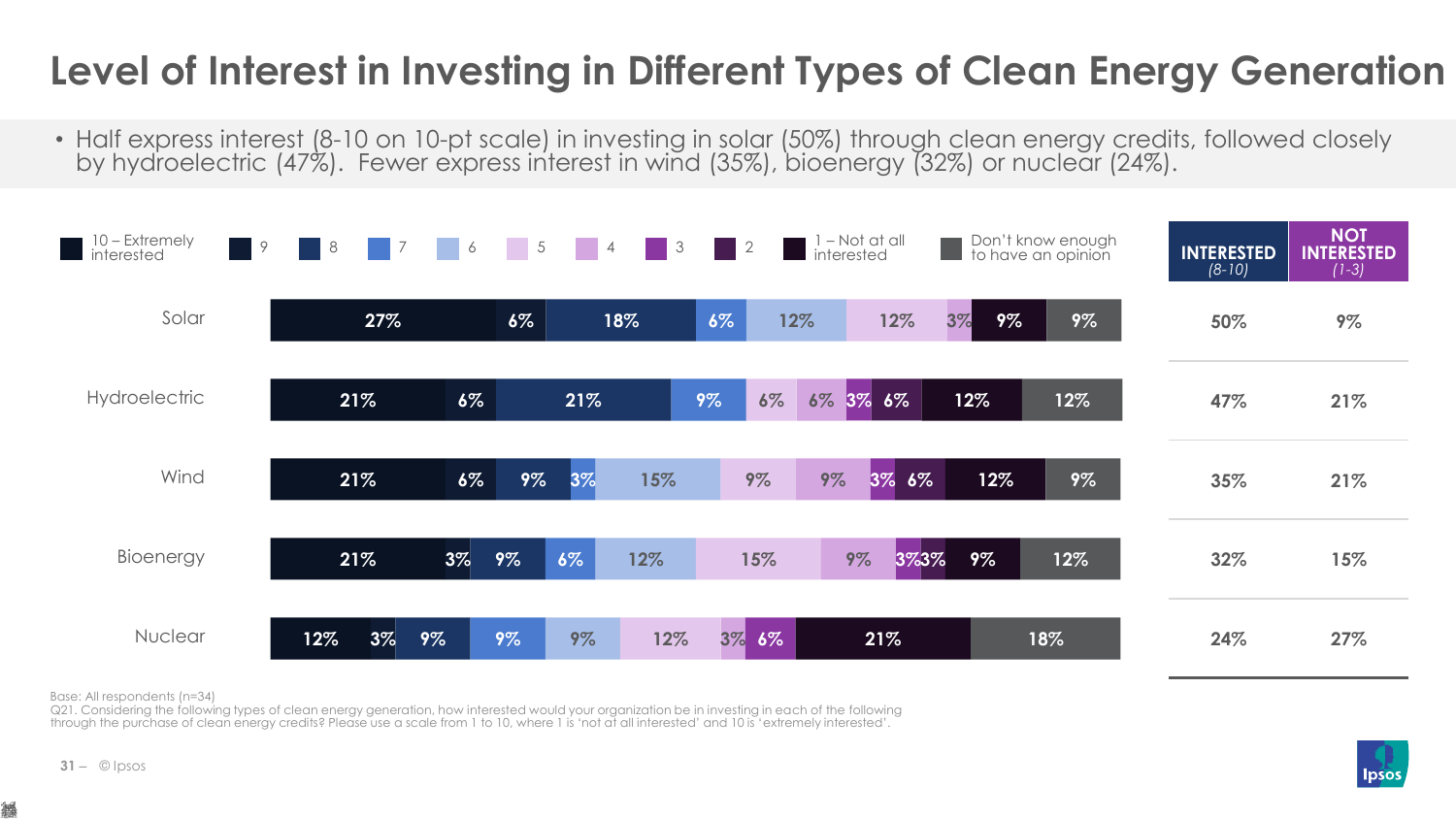# **Interest in Using Energy From Storage Technologies**

• Nearly half (47%) express interest (8-10 on 10-pt scale) in using energy fed into the grid from storage technologies to achieve clean energy targets, though as many as one in five (18%) don't know enough to offer an opinion on the matter

![](_page_31_Figure_2.jpeg)

Base: All respondents (n=34)

Q22. How interested would your organization be in using energy fed into the grid from storage technologies to achieve clean energy targets? Please use a scale from 1 to 10, where 1 is 'not at all interested' and 10 is 'extremely interested'.

![](_page_31_Picture_6.jpeg)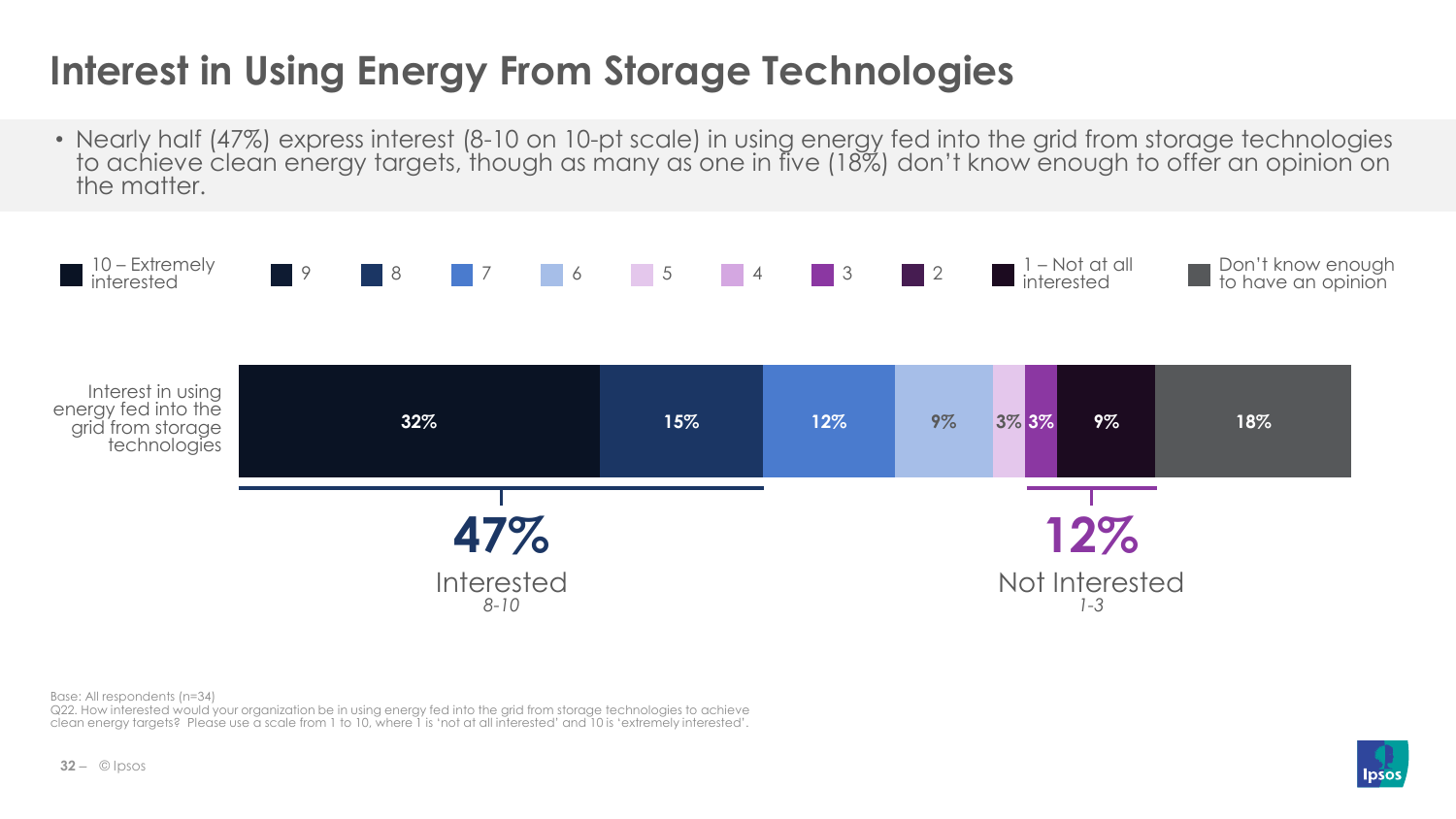### **Distance Willing to Purchase Clean Energy Credits**

• The highest proportion of organizations surveyed indicate that within the same IESO electrical zone (27%) or anywhere in North America (27%) are the farthest locations from which they would be willing to purchase clean energy credits.

**FARTHEST LOCATION WILLING TO PURCHASE FROM**

![](_page_32_Figure_3.jpeg)

Base: All respondents (n=34)

Q23. The clean energy credit registry currently envisioned for Ontario would cover domestic generation and consumption only; however, clean energy credits can be purchased from many different parts of the world. With this in mind, please select the farthest location from which you would be willing to purchase clean energy credits?

![](_page_32_Picture_6.jpeg)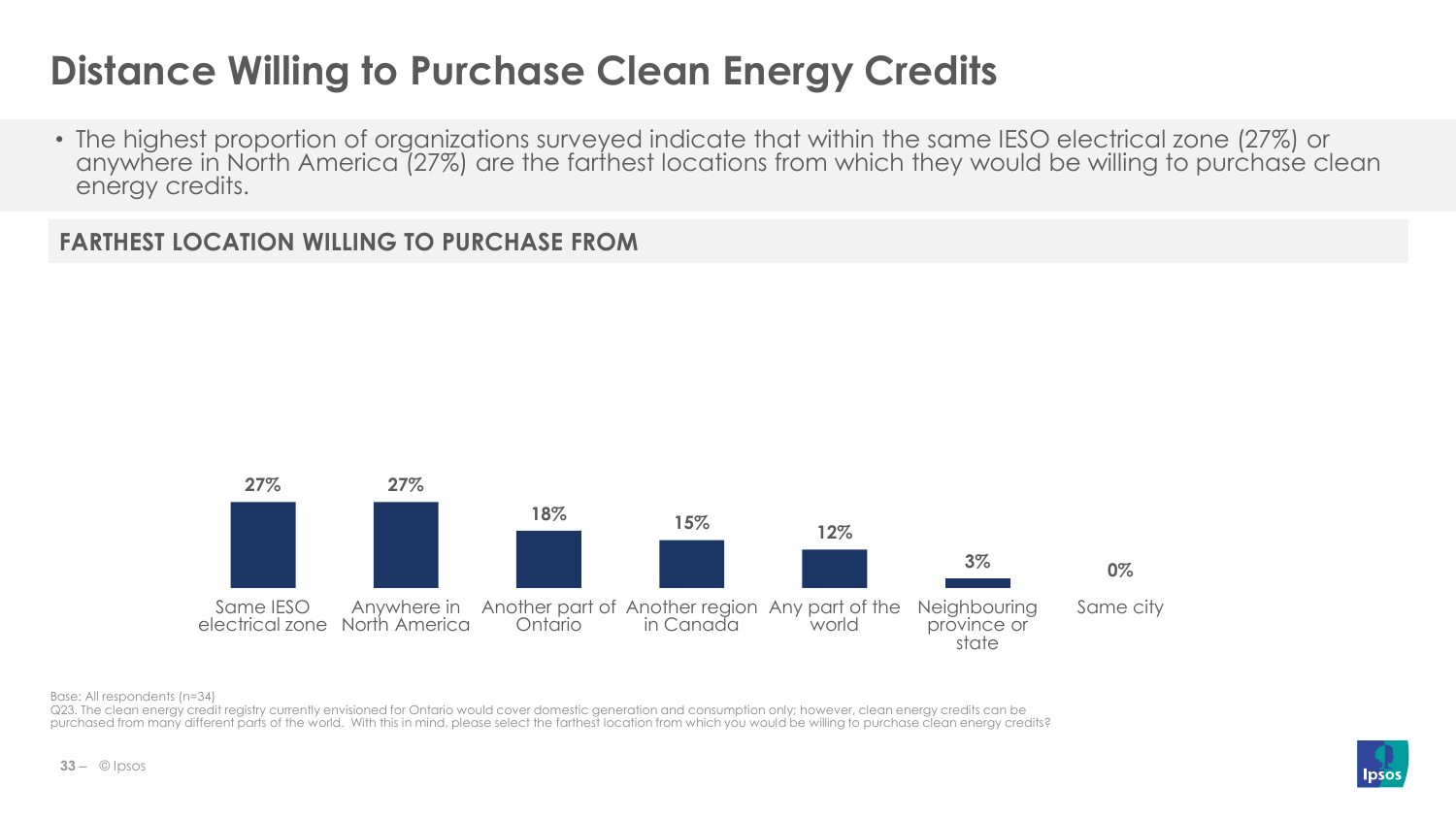### **Interest in Certification Standards to Meet Clean Energy Targets**

• Interest in certification standards to meet clean energy targets is limited and many organizations admit they don't know enough to offer an opinion on the matter. Of those that do offer an opinion, the highest proportion (15% 10 on 10-pt scale; 27% 8-10) express interest in a "made-in-Ontario" certification or standard, followed by an attestation letter from generator (21%), Ecologo (15%) and Green-e (9%).

![](_page_33_Figure_2.jpeg)

Base: All respondents (n=34)

Q24. How interested would your organization be in implementing each of the following certification standards in order to meet current or future clean energy targets? Please use a scale from 1 to 10, where 1 is 'not at all interested' and 10 is 'extremely interested'.

![](_page_33_Picture_6.jpeg)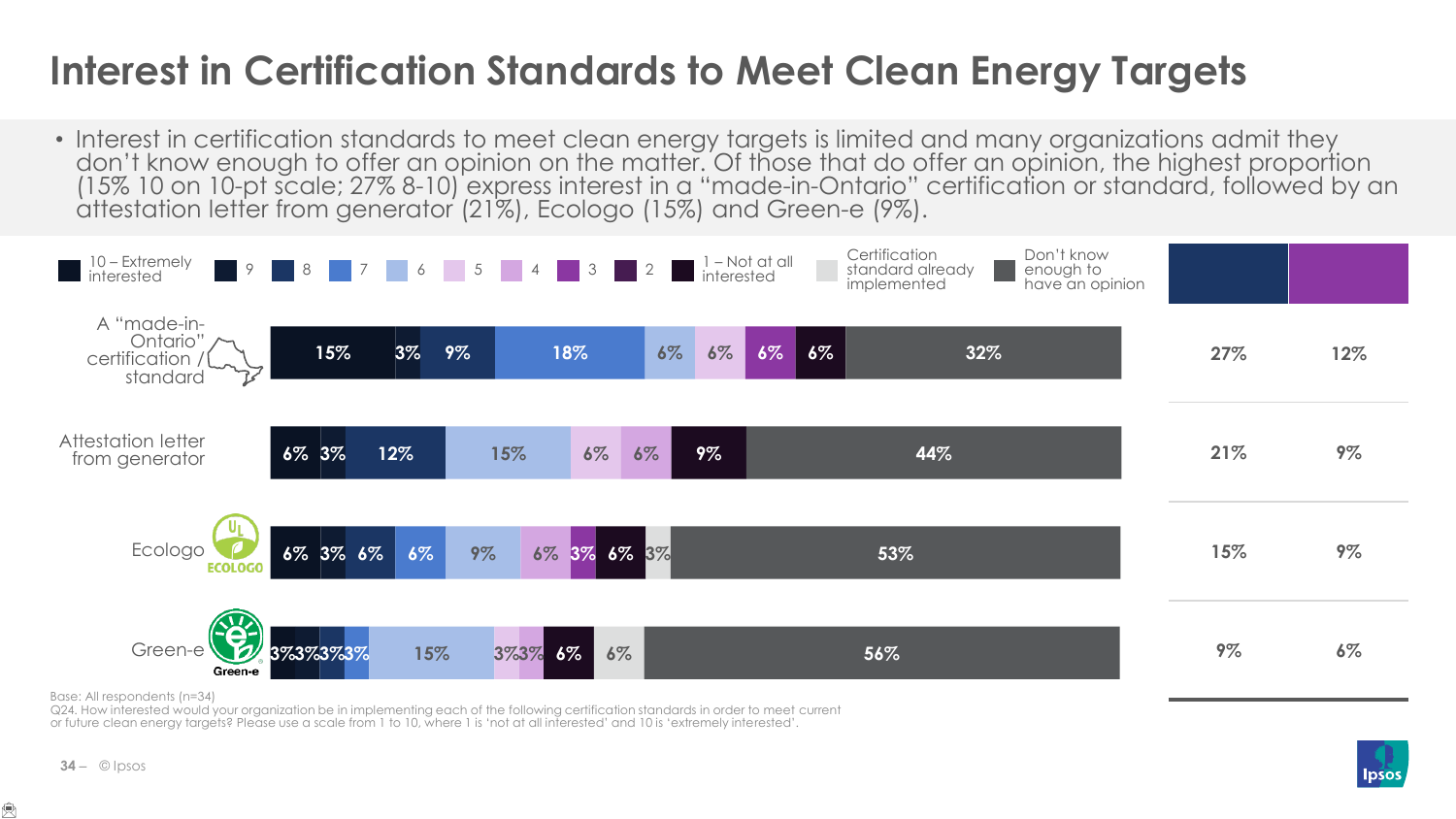### **Clean Energy Credit Market Priorities**

• In terms of clean energy credit market priorities, keeping costs reasonable ranks as the top priority (35% rank 1st), followed by ensuring the purchase of credits results in net new clean energy generation (32%). Having a range of different types of credit option (18%) is the next highest priority, followed by the proximity of generation to the organization's facilities (9%) and third-party verification of credits (6%) while having credits available for specific types of clean energy generation ranks as the lowest priority (0%). Notably, ensuring credits are verified through third-party certification stands out as being a prominent secondary priority.

![](_page_34_Figure_2.jpeg)

Base: All respondents (n=34)

Q25. A clean energy credit market can support different priorities depending on the specifics of the product offerings. Considering the following factors related to clean/ renewable energy, please rank each in terms of priority for your organization where 1 is the highest priority and 6 is the lowest.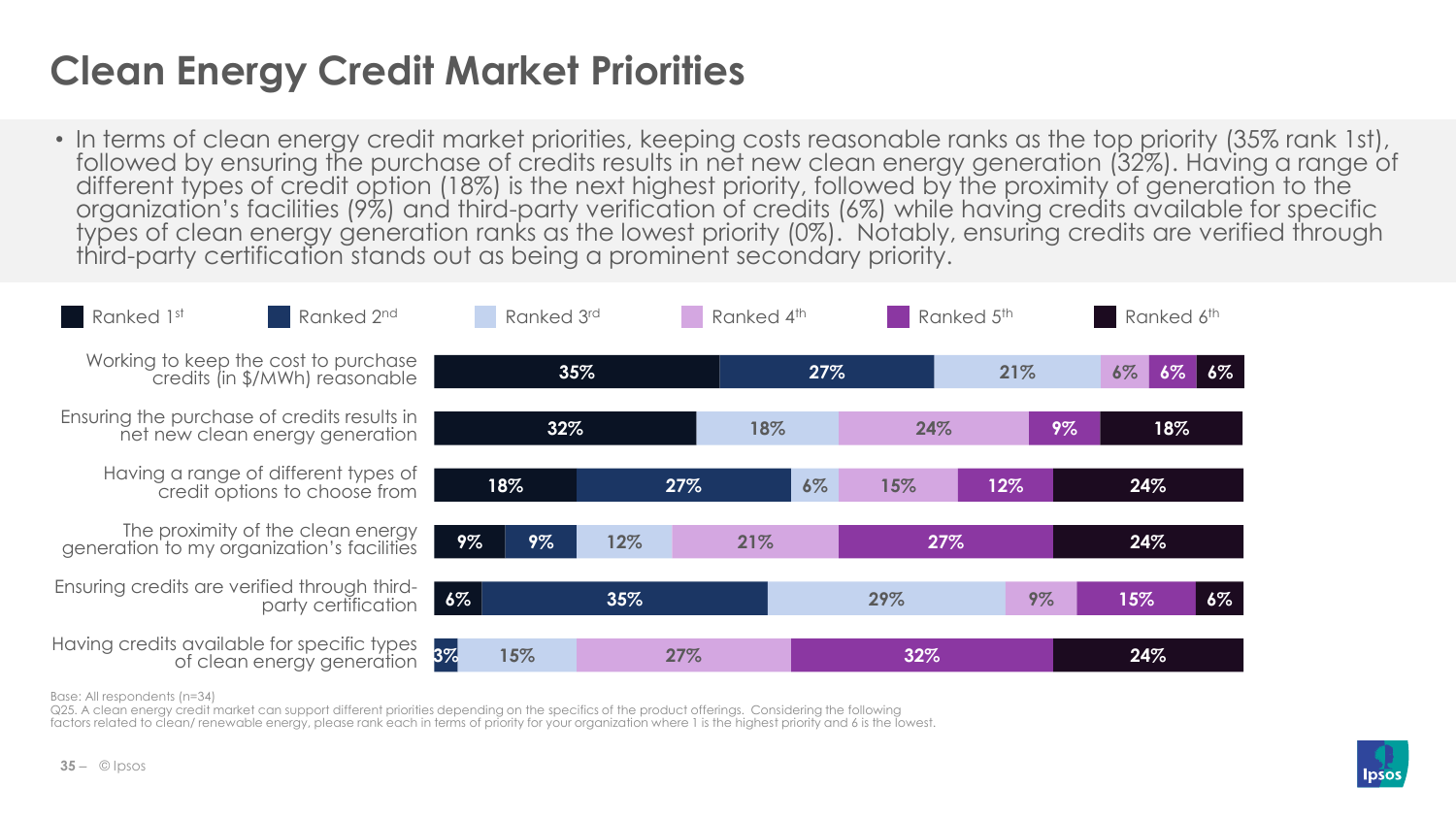### **Other Factors to Consider: In their Own Words**

*GHG emission factors need to be more localized, rather than Ontario-wide. 1 kWh of clean energy in Niagara Falls has a lower carbon value, due to hydroelectric power, than in the Toronto area, that is sourced from natural gas. The use of a generalized emissions factor unfairly benefits low-carbon local systems.*

*Lobby Green-e, CDP etc. to qualify large hydro in Ontario as renewable.*

*Model policy/procedure on locations where successful CEC programs have already been implemented. Reduce learning curve through analysis.*

*Credits for offsetting carbon for natural gas consumption.*

*This program has the opportunity to catalyze greater availability of clean energy. However, this could be limited if the market becomes saturated with old credits owned by the Province.*

*Please don't do it. This will not result in emissions reductions.*

*Additionality of credits, i.e. ensuring that they represent true reductions in greenhouse gas emissions, is critical. Enhanced geothermal power generation should be explored.*

*The IESO needs to consider the fact that Ontario rate payers have been paying to decarbonize the grid over the past years. If that existing renewable electricity is bought up by organizations, the average ratepayer will have a grid with more ghg emissions and be more exposed to fluctuations in fossil fuel prices and carbon taxes. For this reason, we believe clean energy credits should only be generated from NEW clean energy generators. If the IESO decides to include existing non-emitting generation in the program, the revenue generated should be invested directly into building new, nonemitting generation.*

*The credits need to be linked with other markets such as California and New York for it to be successful.*

*Clean Energy Demand Response: Consideration for a DR program which would prevent GHG emitting generation to come online or reduce GHG generation could be applied to generate clean energy credits*

Base: Total answering (n=34) Q26. Are there any other factors and/or technologies related to clean energy credits that the IESO should consider?

![](_page_35_Picture_12.jpeg)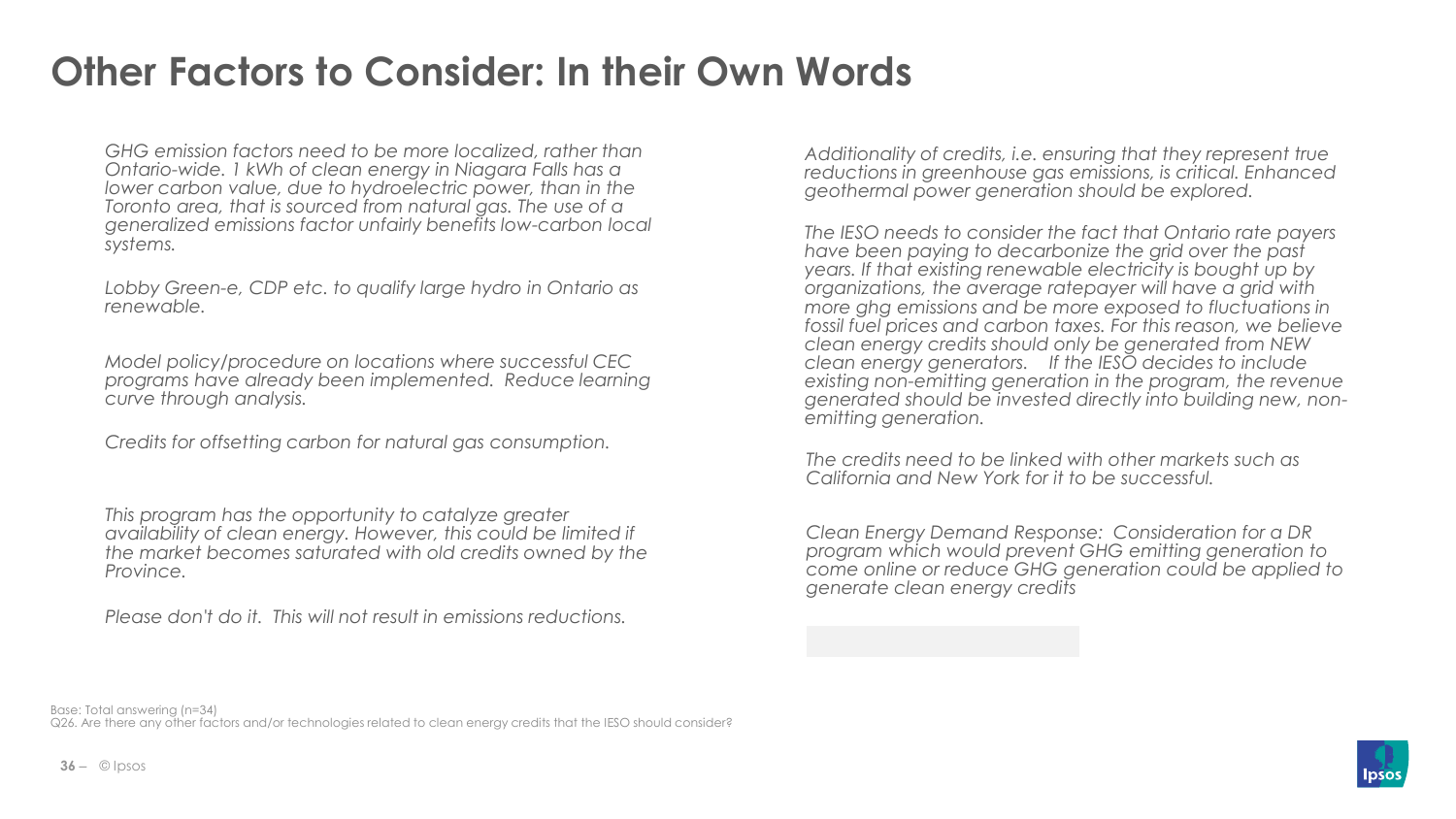# FIRMOGRAPHICS

![](_page_36_Picture_1.jpeg)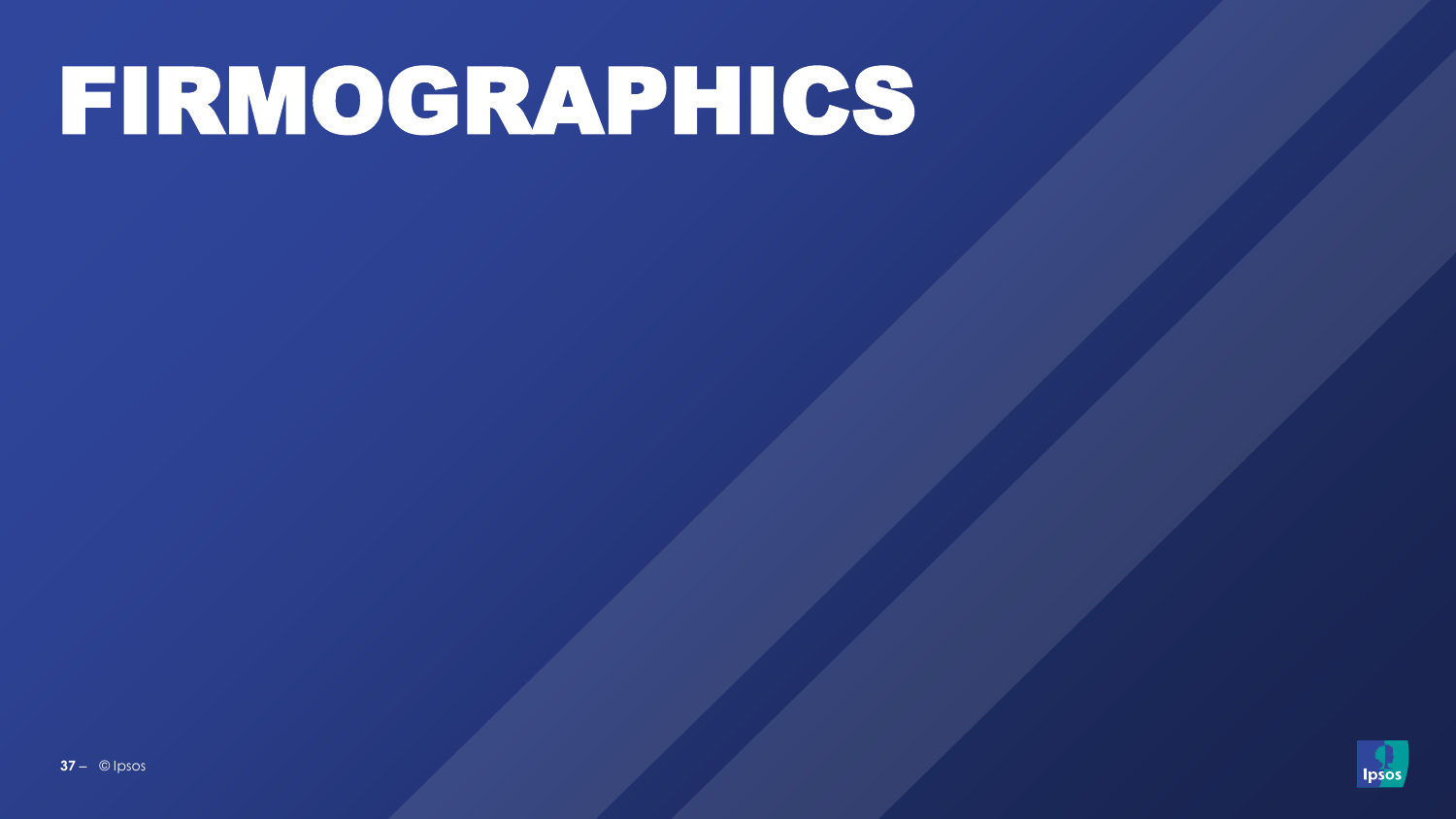### **Industrial Classification**

![](_page_37_Figure_1.jpeg)

Base: All respondents (n=34) A. Which of the following industrial classifications best describes your organization?

![](_page_37_Picture_4.jpeg)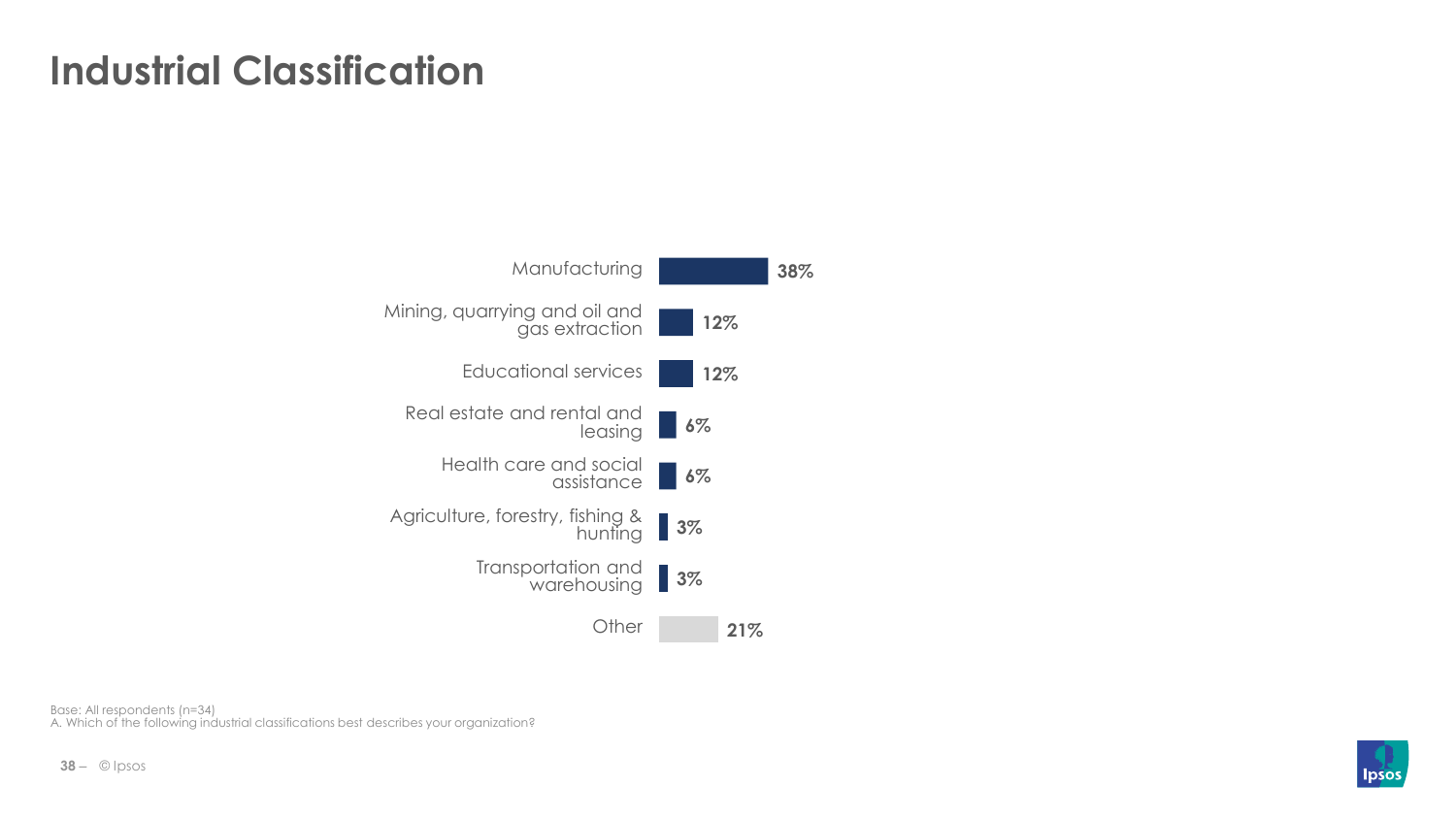### **Organizational Role**

![](_page_38_Figure_1.jpeg)

Base: All respondents (n=34) C. Which best describes your title within your organization?

![](_page_38_Picture_3.jpeg)